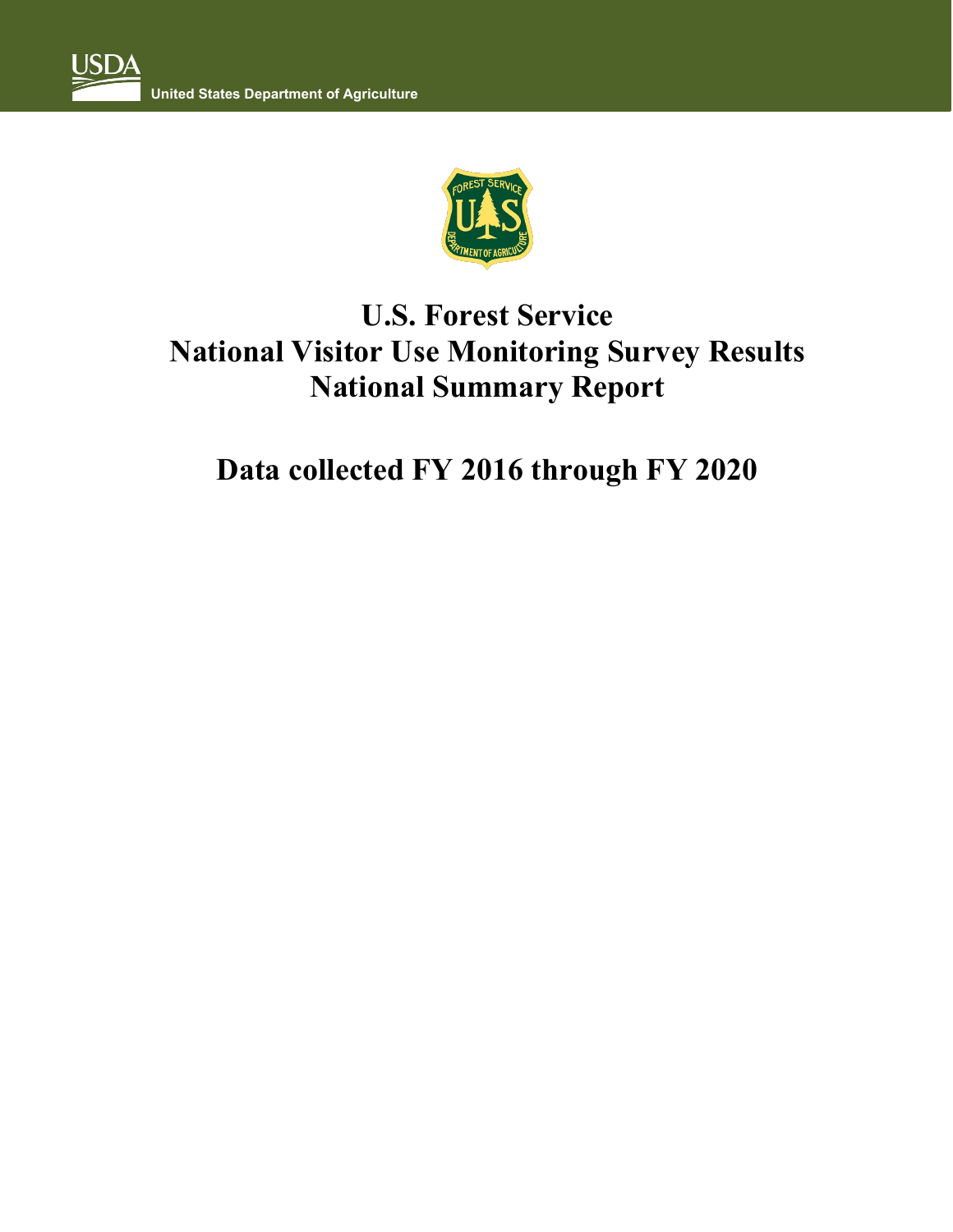

# Contents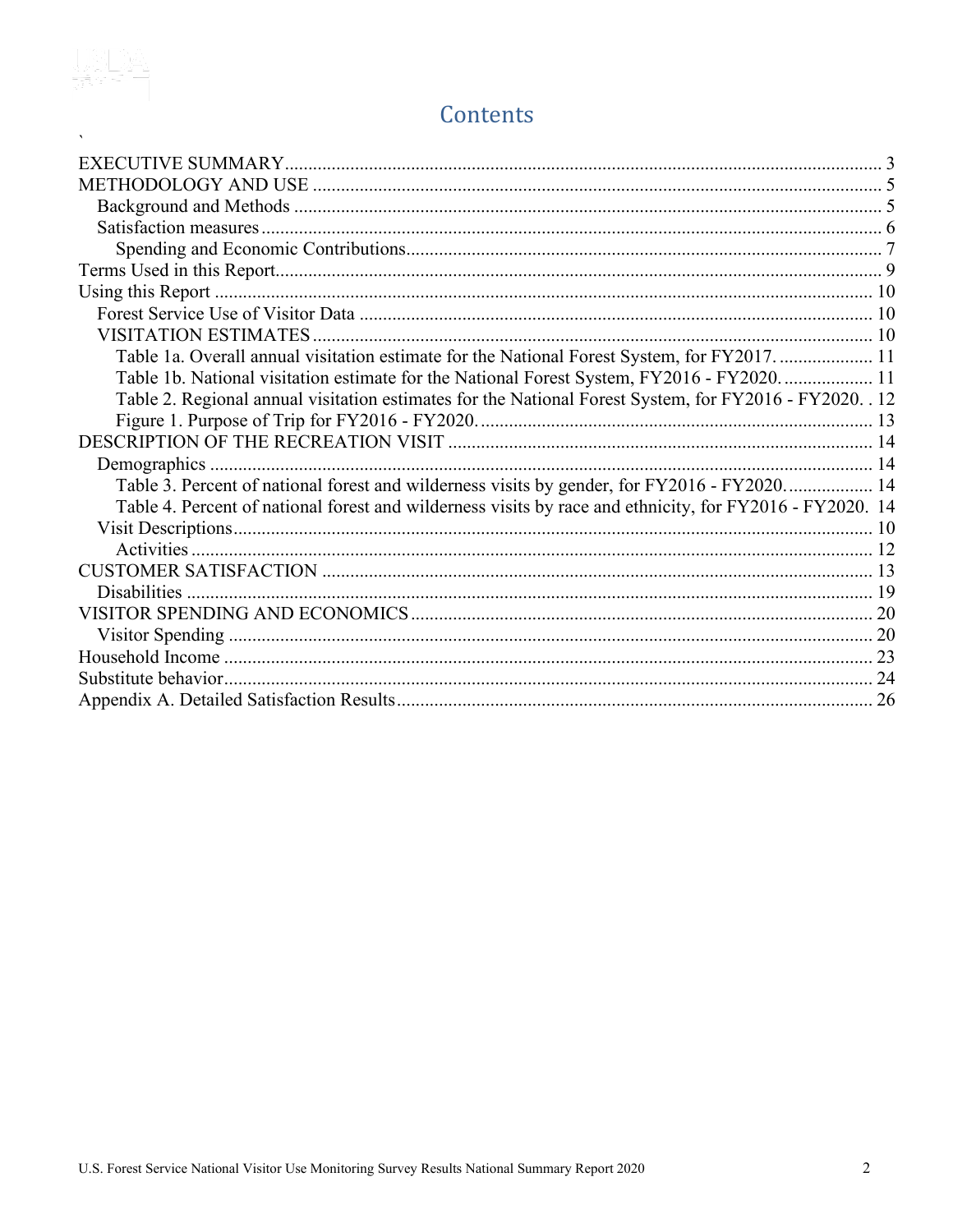<span id="page-2-0"></span>

### **EXECUTIVE SUMMARY**

The U.S. Forest Service develops estimates of the volume of recreation use on national forests through the National Visitor Use Monitoring program. Onsite surveys are a key part of the process. These surveys help show the characteristics of recreation-related visits to national forests and the benefits recreation brings to Americans.

Completed in five-year cycles, the National Visitor Use Monitoring results help the Forest Service manage recreational resources in such a way that best meets the needs of visitors while maintaining the quality of the natural resources. Baseline data for examining long-term trends started in 2005. Although trend information is not yet available, the results do provide a snapshot of annual forest visitation.

Results in this report reflect the most recent field data on each national forest and includes FY2016 to FY 2020. We estimate there were about [1](#page-2-1)68 million recreation visits to national forests<sup>1</sup>. That figure reflects a significant change in visitation that resulted from the COVID19 pandemic. Both dispersed settings experienced large increases in daily visitation in the latter part of FY2020 as Americans sought outdoor experiences in socially distanced settings on national forests and grasslands. Estimates for the last ten years are shown below:



The agency also estimates an additional 300 million occasions where people traveled on the 138 scenic byways and other similar routes near, on or through national forests for the purpose of viewing scenery on national forests.

<span id="page-2-1"></span>U.S. Forest Service National Visitor Use Monitoring Survey Results National Summary Report 2020 3 <sup>1</sup> Visitation estimates for forest units surveyed in FY2016-2019 were adjusted to account for the effects of the COVID19 pandemic. For forests surveyed in FY2020, we compared results for visitation data in the last half of the year to results for the last half of FY2015. After adjusting for normal growth rates, the remaining increases or decreases were assumed to represent the effects of the pandemic. The rates of change were applied to forest units not sampled in FY2020, under the assumption that the observed changes happened on all forest units. A similar process will likely be applied for the next several years.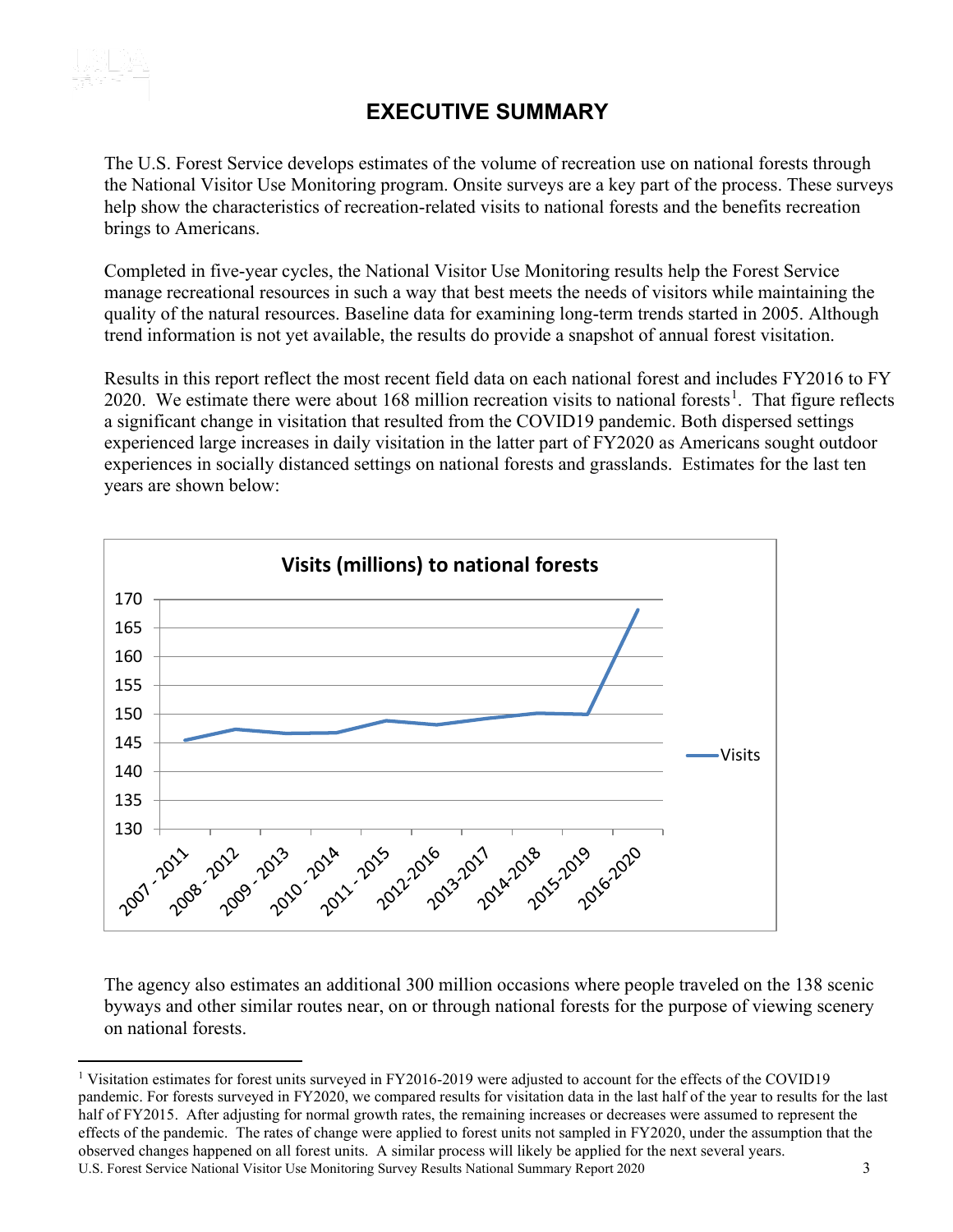

Why people choose to recreate on national forests varies, but most said they do so to improve their physical, psychological and/or spiritual wellbeing. Their chosen activities vary widely, both in character and location. Some relax as they view natural features or wildlife from the roadside, whereas others pursue solitude as they hike in the remote backcountry. Some engage in off highway vehicle use. Others enjoy water-based recreation, hunt, or camp.

The two most common primary recreational activities are hiking/walking and downhill skiing. Just over sixty percent of visitors engage in a primary activity that is physically active, which contribute significantly to the American public's efforts to stay healthy.

The characteristics of recreation visitors are as diverse as their chosen activities.

- About 38 percent of visits to national forests and 42 percent of visits to Wilderness areas are made by females.
- Children under the age of 16 account for about one out of every six visits to national forests.
- All income classes are represented in the recreating public.
- Over half of visits to national forests come from people who live within 50 miles of the forest they visited, while about one-fifth traveled more than 200 miles.
- Many visits about 58 percent are by people who visit that forest fewer than 10 times per year.
- Over 15 percent of visits are from people who come back more than 50 times each year.

Our visitors said their visits to national forests and grasslands make them happy:

- 95 percent of visitors are satisfied with their overall experiences, including more than 80 percent who report being very satisfied.
- More than 95 percent are satisfied with their feeling of safety.
- Less than 5 percent reported being dissatisfied with the value received for any fees paid in connection with their visit.

Visitors to national forests and grasslands give back in terms of economic vitality of the nation, especially for rural communities. Annual spending by recreation visitors in areas near national forests and grasslands was about \$10 billion in FY2019. Visitors who live more than 50 miles from a forest or grassland account for about half of that total. As visitor spending ripples through the U.S. economy, over \$12 billion is reflected in the nation's gross domestic product and sustains about 154,000 full- and parttime jobs.

The survey data highlights the contribution of forest-based recreation in connecting the American people to their natural and cultural heritage, an important element of the Forest Service Recreation Strategy. Such connections are critical to the cultivation of a conservation ethic and sense of resource stewardship among Americans. Recreation also directly facilitates the improvement of American health, a priority in both the Recreation Strategy and among Forest Service leadership. This report also emphasizes the importance of recreation in the creation of rural wealth and vibrant rural economies.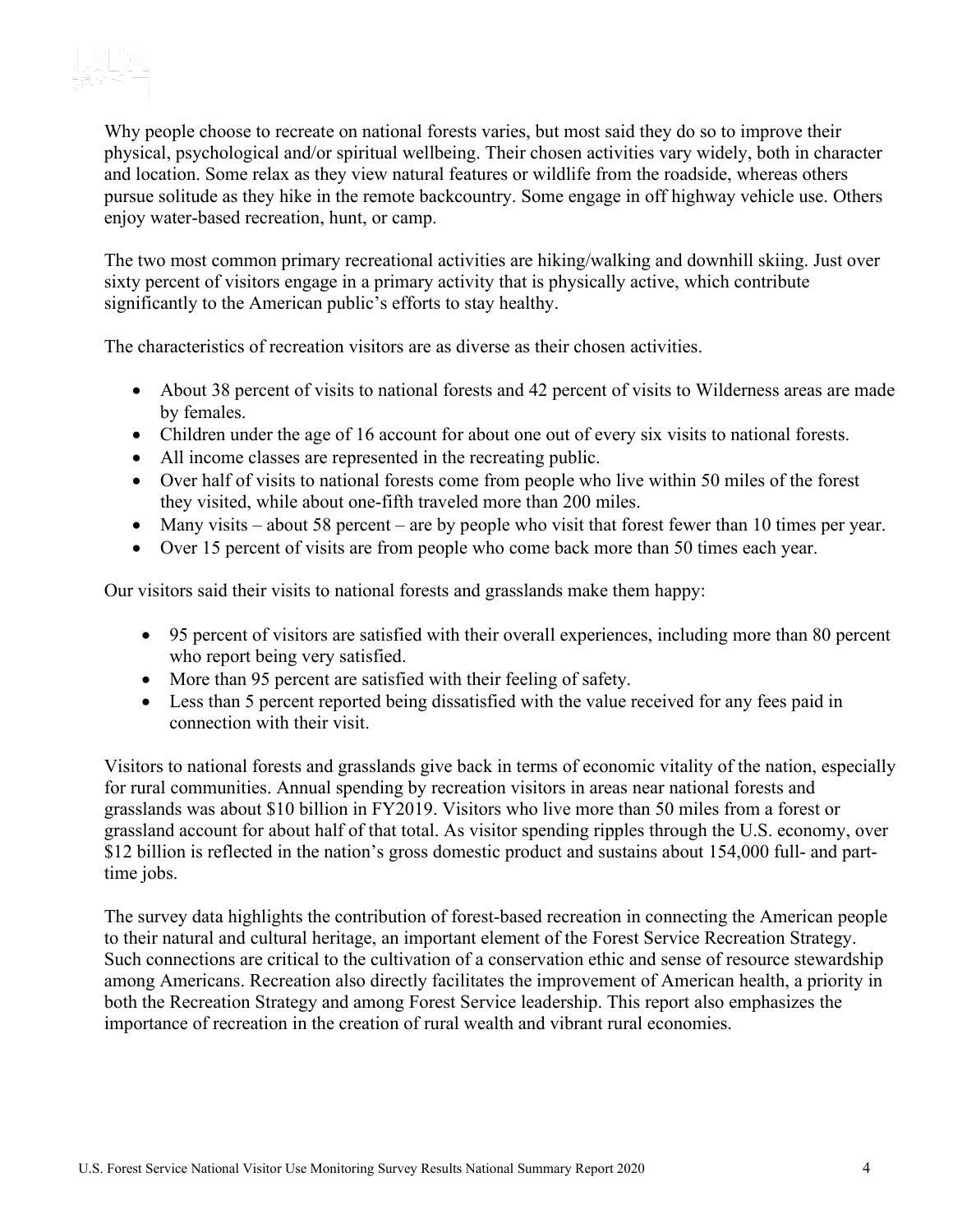<span id="page-4-0"></span>

## **METHODOLOGY AND USE**

The National Visitor Use Monitoring program provides estimates of the volume and characteristics of recreation visitation on National Forest System lands. The National Forest System is an area of the agency that oversees 154 national forests and grasslands on 193 million acres of public lands.

Information about the quantity and quality of recreation visits is required for national forest plans; Executive Order 12862, [Setting Customer Service Standards;](http://www.archives.gov/federal-register/executive-orders/pdf/12862.pdf) and implementation of the [National](https://fs.usda.gov/Internet/FSE_DOCUMENTS/fsbdev3_042754.pdf)  [Recreation Agenda.](https://fs.usda.gov/Internet/FSE_DOCUMENTS/fsbdev3_042754.pdf) The agency's [Strategic and Annual Performance Plans](http://www.fs.fed.us/plan/) require the measurement of user satisfaction and use level.

The National Visitor Use Monitoring Program ensures that all visitor statistics for national forests and grasslands produced by the Forest Service use a standardized measure. These standards were originally established by the agency in the 1970s. However, application of those standards is now under stricter protocols. For example, in order to count as a recreation visitor, that person must be physically recreating on Forest Service-managed lands and not merely passing through, stopping to use a facility or viewing a national forest or grassland from a non-Forest Service managed road.

#### <span id="page-4-1"></span>**Background and Methods**

Results in this report are derived by adding the results from the most recent survey fieldwork for each national forest and grassland. The results included here are from field work completed from FY2016 to FY2020. Each forest is sampled once in five years. That means that in any given year, around 24 forests are engaged in field data collection. Those forests that completed their survey work in 2020 were updating visitation estimates from 2015. This report represents an iteration of the survey process, or a snapshot of the most current visitation patterns and activities on lands managed by the agency.

The basic methodology is explained in detail in [Forest Service National Visitor Use Monitoring Process:](http://www.fs.fed.us/recreation/programs/nvum/)  [Research Method Documentation.](http://www.fs.fed.us/recreation/programs/nvum/) In essence, visitation is estimated through a combination of exiting traffic counts and surveys of visitors leaving a national forest or grassland. Both are obtained from random locations and days on a national forest or grassland over a period of one year.

Recreation visitors who are surveyed are asked about the length of their visit, activities they participated in while on a national forest or grassland, information about themselves such as where they are from, their age, ethnicity and other information, the distance they traveled, how often they visit and their overall satisfaction. About one-third also were asked a series of detailed satisfaction questions about specific aspects of their visit. Another one-third of visitors were asked to provide information about their income, spending while on their trip, and the next best substitute for the visit.

Adjustments for COVID-19 pandemic. Typically, results from a given sampling effort on any forests are assumed to be valid for 5 years, until the next iteration of NVUM. However, the widespread and major effects of the pandemic led to a shift in the process. Changes in traffic volume and/or proxy counts observed in the last half of FY2020 compared to the last half of FY2015 were assumed to represent the effects of the pandemic. Those changes were projected to corresponding sampling strata on all other forest units. Across most of the country, face-to-face interviewing of exiting visitors was suspended for the last half of FY2020. Individual characteristics from the last half of Fy2015 were assumed to be sufficiently accurate. Responses were reweighted to Fy2020 visitation levels and incorporated into the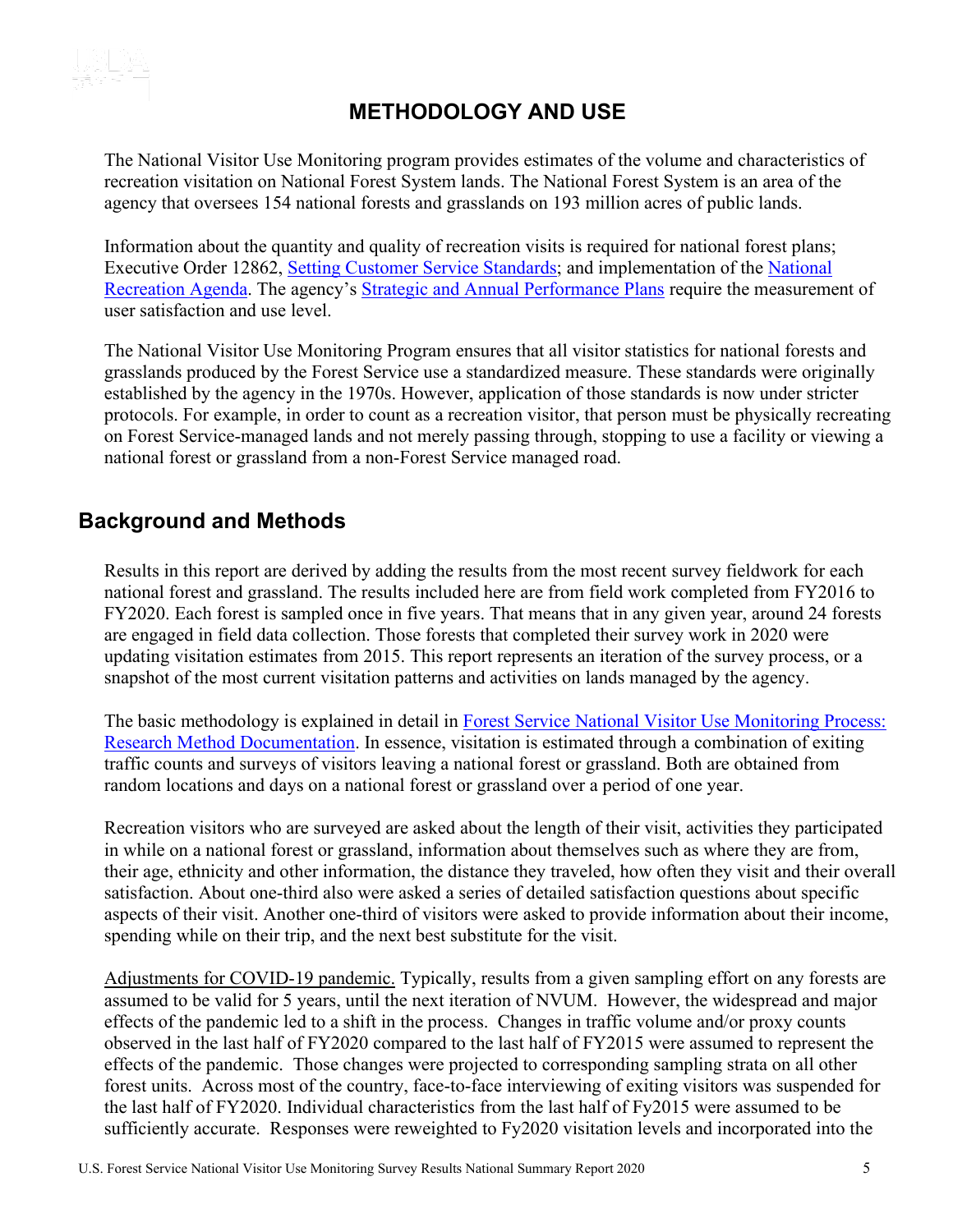

analysis. Both visitation totals and visitor characteristics reported here take these adjustments into account.

#### <span id="page-5-0"></span>**Satisfaction measures**

Survey participants were asked to provide an overall rating of their recreation experiences on a 5-point Likert scale. A Likert scale is a numerical measurement of a respondent's level of agreement with a provided statement. About one-third of visitors were asked to rate their satisfaction with and the importance of fourteen items related to the recreation facilities and services at the site or area at which they recreated. The Likert scale for importance ranges from not important to very important. The Likert scale for performance (satisfaction) ranges from very dissatisfied to very satisfied. Results are summarized by site type:

- day use developed
- overnight use developed
- undeveloped general forest, and
- Wilderness

The satisfaction responses are analyzed and reported in several ways.

- 1. A graph of overall satisfaction is presented in Figure 5.
- 2. There are two aggregate measures:
	- Percent Satisfied Index is the proportion of all ratings for 14 items in each category in which the satisfaction was denoted as either "Somewhat satisfied" or "Very Satisfied." The Agency's national target for this measure is 85 percent. Table 11 displays the aggregate scores.
	- Percent Meets Expectations aggregate measures the proportion of satisfaction ratings that are equal to or greater than the importance rating for a given item. This indicator tracks the similarity between the Agency's performance and customer evaluations of importance. Figure 6 displays these scores.

The satisfaction elements most readily controlled by managers were aggregated into four categories:

- developed facilities
- access
- services
- visitor safety

The site types sampled were aggregated into three groups:

- developed sites, which includes day use and overnight developed sites
- undeveloped areas
- Wilderness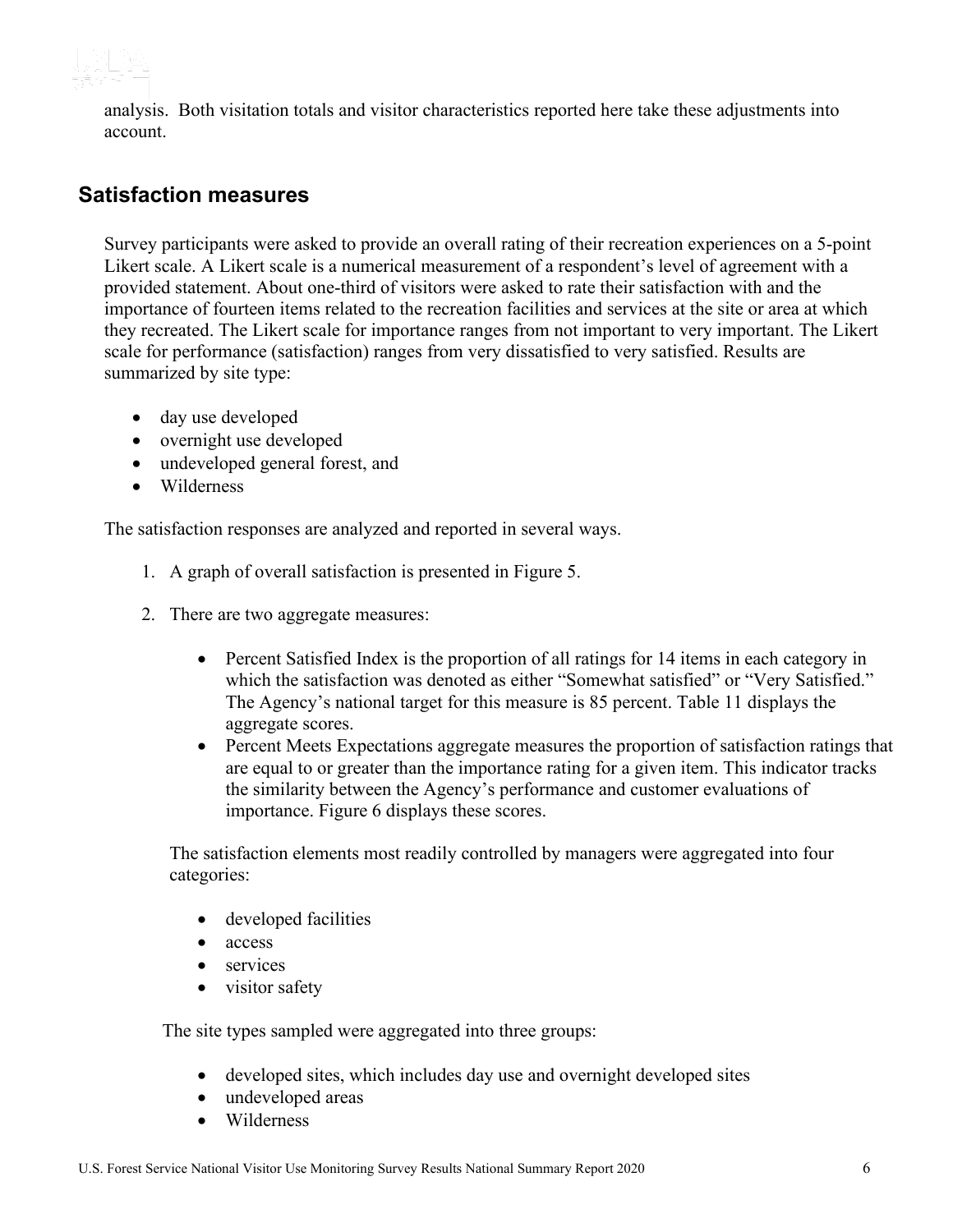

3. Importance-Performance Analysis was calculated for the mean values of the importance and satisfaction scores. A target level of importance and performance divides the possible set of score pairs into four quadrants. In the context of the recreation visitor survey, the target level for each of the 14 satisfaction items was a numerical average score of 4.0. The quadrant titles help to interpret each score and can provide general guidance for management. The quadrants definitions are:

- Importance at or above 4.0, Satisfaction at or above 4.0: **Keep up the good work**. These are functions that are important to visitors and which the agency is performing quite well.
- Importance at or above 4.0, Satisfaction under 4.0: **Concentrate here**. These are functions that are highly important to the public, but performance is not at a satisfactory level. Increasing effort here is likely to have the greatest payoff in overall customer satisfaction.
- Importance below 4.0, Satisfaction above 4.0: **Possible overkill**. These are functions that are not of the highest importance to visitors but performance is quite good. It may be possible to reduce effort here without greatly harming overall customer satisfaction.
- Importance below 4.0; Satisfaction below 4.0: **Low priority**. These are functions where performance is not at high levels, but neither are the importance ratings. Focusing effort here is unlikely to have as great an impact on overall satisfaction.

The numerical scores for visitor satisfaction and importance for each of the satisfaction items by site type are presented in Appendix A (Tables  $A1 - A4$ ). Special attention should be paid to the numeric scores in the Appendix in reviewing and evaluating the Importance-Performance Analysis results for each item. Particular emphasis should be placed on those ratings that are close to but slightly below the 4.0 value, which separates the four quadrants. For these, the distribution of responses as well as the average rating should be reviewed, as the average value could be affected by a relatively small set of very low ratings.

Visitors rated their perception of how crowded the recreation site or area felt to them. Perceptions take into account the type of site and visitors' expectations. Ratings ranged from 1 (hardly anyone there) to 10 (overcrowded).

#### <span id="page-6-0"></span>**Spending and Economic Contributions**

Spending by visitors has important effects to the health of forest-depended economies and supports thousands of jobs in communities near NFS lands. To estimate total spending associated with recreation visits this information is collected:

- overall visitation estimate
- proportion of visits in each of a series of visitor types
- average spending total for each of the respective visitor types.

Multiplying these three variables gives the total amount of spending by each type of visitor. Summing over all visitor types gives total spending associated with recreation on national forests and grasslands.

One-third of the visitor surveys included questions about trip-related spending made within 50 miles of the site visited. Dr. Eric White of the U.S. Forest Service Pacific Northwest Research Station developed a typology of visitor types and average spending amounts for each. The spending that occurs on a recreation trip is greatly influenced by the type of trip taken. Visitors on overnight trips away from home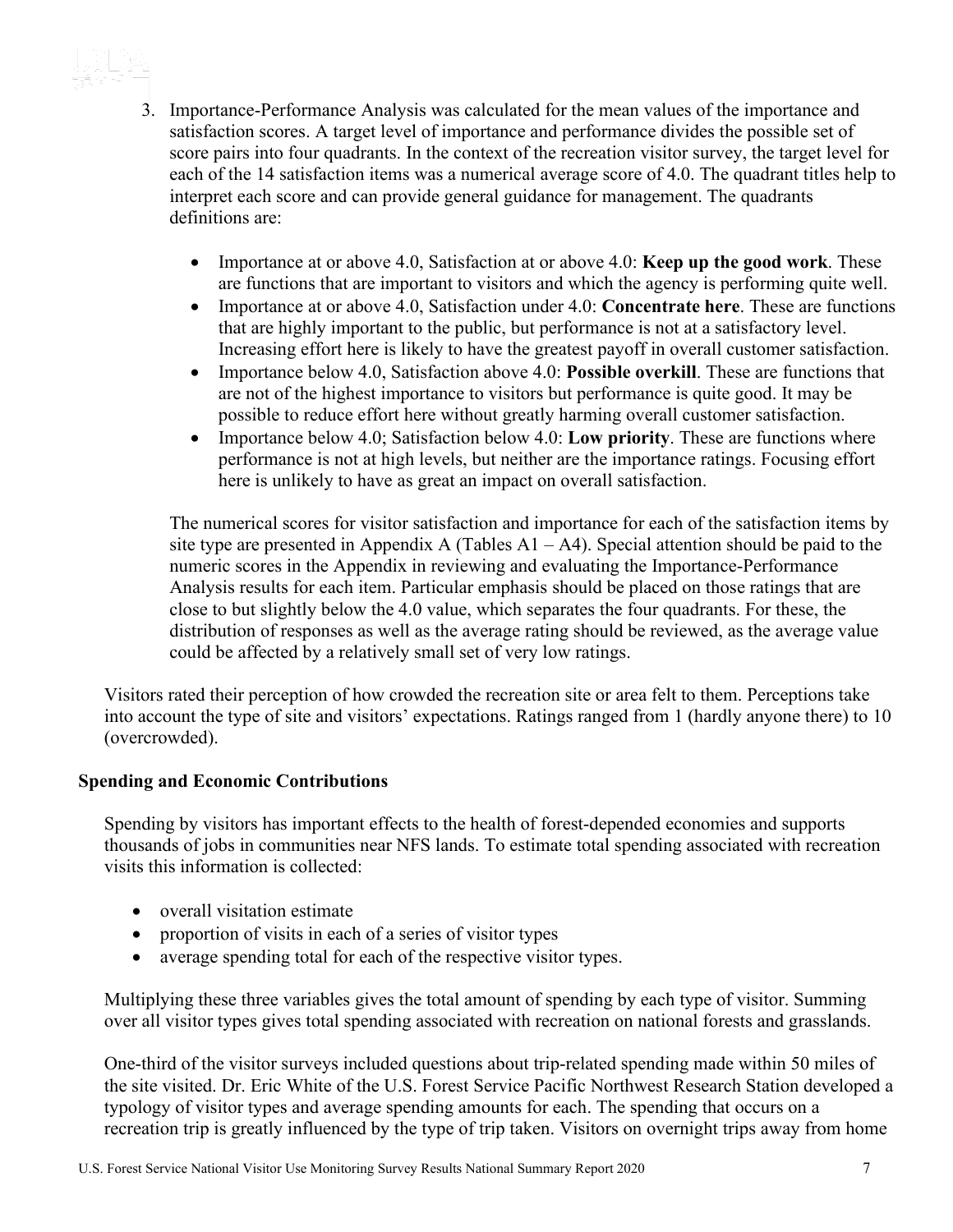

pay for some form of lodging, such as hotel rooms or campground fees, while day-trip visitors do not. Visitors on overnight trips also generally purchase more food during their trip in restaurants or grocery stores than visitors on day trips. Visitors who are close to home usually spend less than visitors traveling longer distances, especially on items such as fuel and food.

Analysis of spending patterns has shown that segments of the visitor market with consistent spending patterns are:

- local visitors on day trips
- local visitors on overnight trips staying on the national forest
- local visitors on overnight trips staying off the national forest
- non-local visitors on day trips
- non-local visitors on overnight trips staying on the national forest
- non-local visitors on overnight trips staying off the national forest
- non-primary visitors

In addition, these surveys included questions about household income and what the individual considered to be the most likely substitute for their visit to the forest. National results for the most up to date economic contribution measures available are presented here. In general, the most current economic data lags the visitation estimate by a year or two, as it takes time to assemble and validate the economic model and the interindustry and institutional relationships that it represents. Greater detail on the contribution of visitor spending to economic regions around individual National Forest units is available at the [National Forest](http://www.fs.fed.us/emc/economics/recreation-contributions/index.shtml)  [Recreation Economic Contributions](http://www.fs.fed.us/emc/economics/recreation-contributions/index.shtml) website.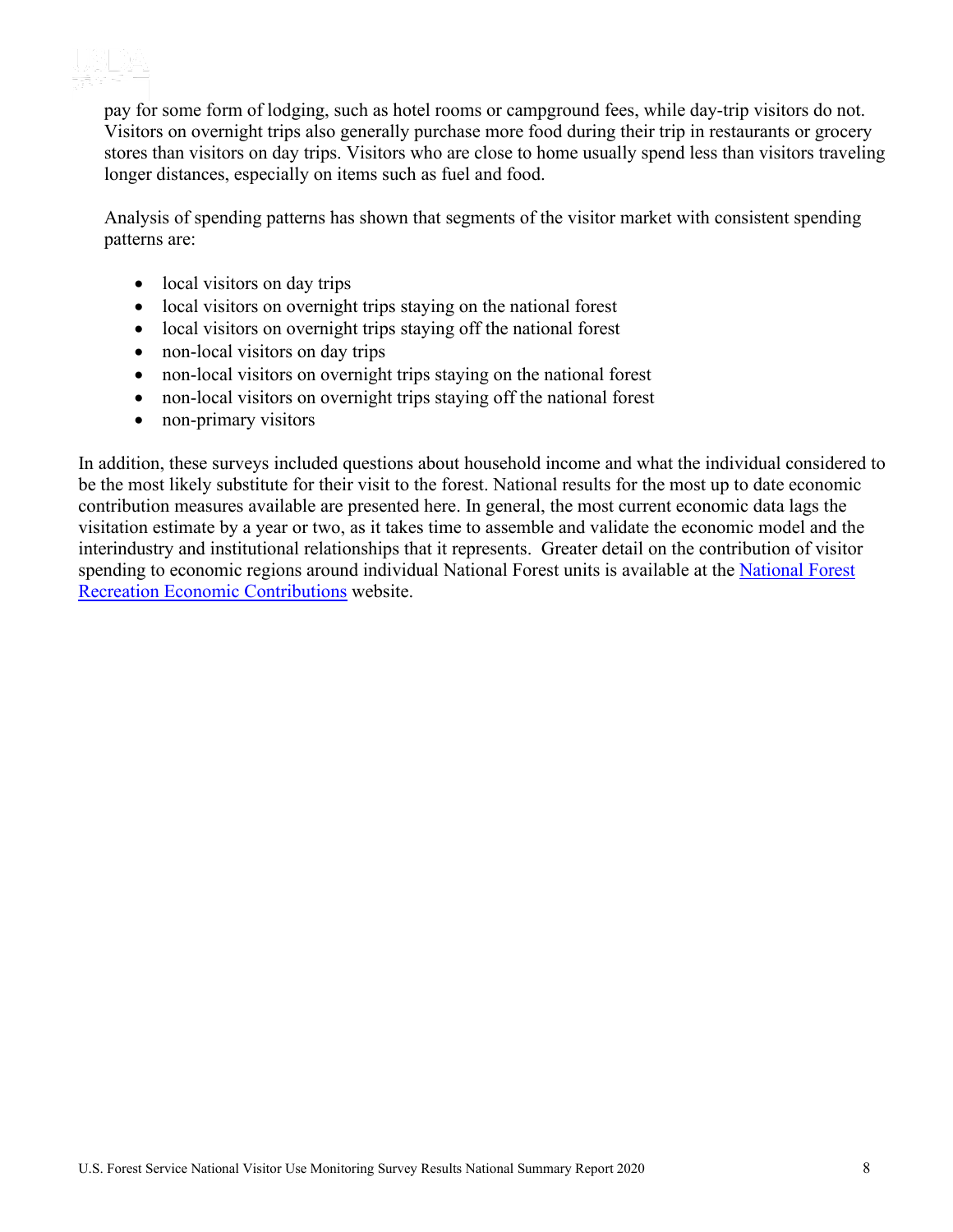

### **Terms Used in this Report**

<span id="page-8-0"></span>**National forest visit: one person participating in one or more recreation activities on a national forest or grassland for an unspecified period of time. A national forest visit can be composed of multiple site visits.**

**Site visit:** one person participating in one or more recreation activities at a particular national forest or grassland site or area for an unspecified period of time.

**Confidence interval:** a range of values that is likely to include an unknown population value, where the range is calculated from a given set of sample data. Confidence intervals are always accompanied by a confidence level

**Confidence level:** tells the degree of certainty that the value lies in the interval. Used together, confidence interval and confidence level define the reliability of the estimate by defining the range of values that are needed to reach the given confidence level. For example, the current national visitation estimate is 149.9 million visits, with a 90 percent confidence interval of 2.7 percent. In other words, given the data, our best estimate is 149.9 million visits, and we are 90 percent certain that the true number is between 146 million and 154 million.

**Local visitors:** travel less than 50 road miles from home to the recreation site

**Non-local visitors:** travel greater than 50 road miles

**Non-primary visitors:** have a primary trip purpose that is something other than recreating on the national forest – it could be to some other recreation destination, or for some reason other than recreation.

**Average:** values for visit characteristics are calculated by expanding the sample of recreation contacts to the population of national forest visits. On some tables **median** values (the value of the 50<sup>th</sup> percentile) are also provided, because the averages can be greatly influenced by a few large values.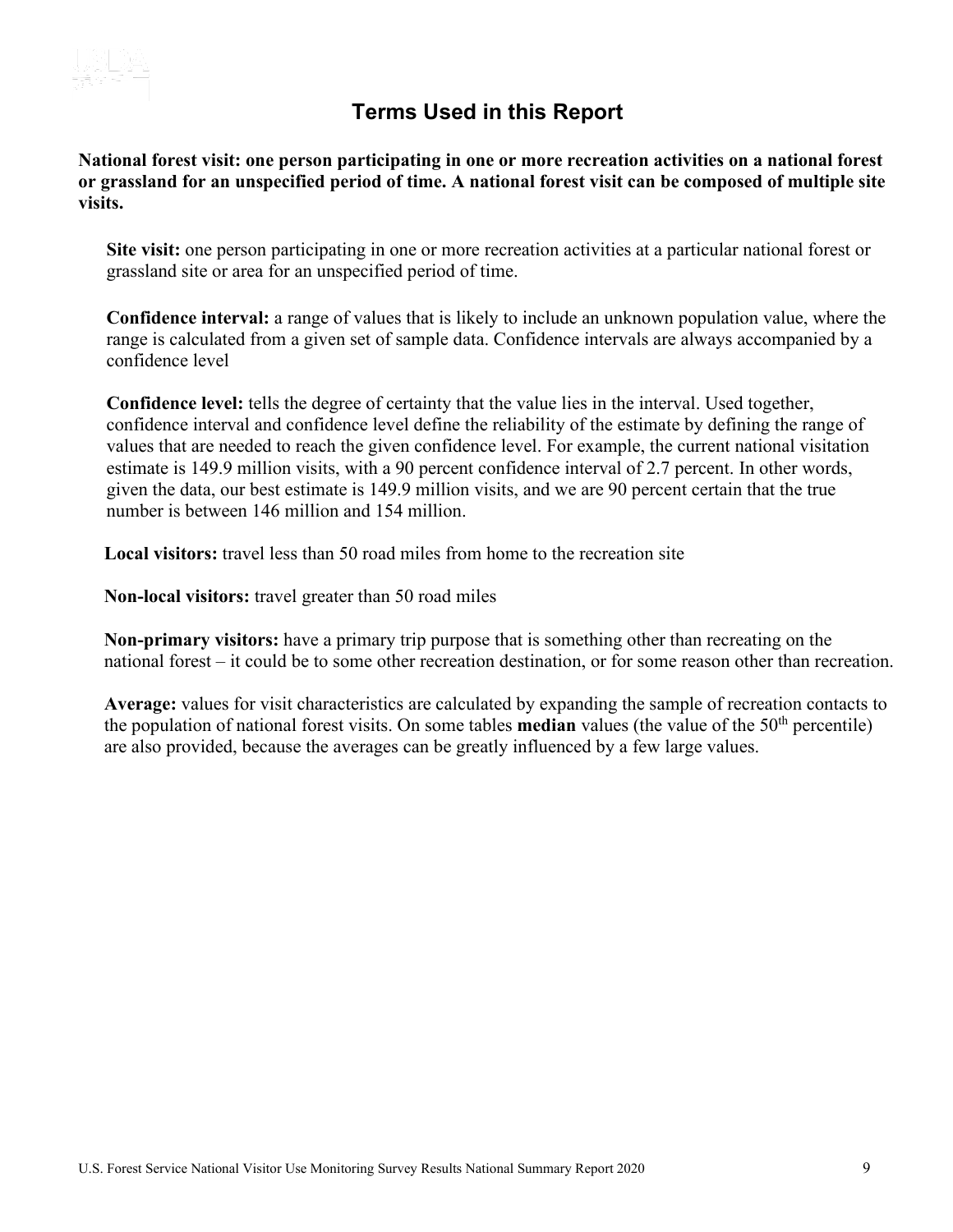

# **Using this Report**

<span id="page-9-0"></span>While the National Visitor Use Monitoring program provides a national standard for measuring recreation visitor use, it currently cannot be used to identify trends or make assumptions about changing use patterns:

- Trend analysis is typically based on four or more data points from the same location. No forest or grassland has yet gone through the survey process that many times.
- Results presented here reflect forest-level data collected during the period FY2016 through FY2020, with an adjustment for the first 4 years' of data to account for the widespread and pervasive effects of the Covid-19 pandemic. The national results summarize the data for all reporting units.

The results do provide a good snapshot representation of the characteristics of visitors, their visitation patterns, activities, satisfactions, expectations, and the benefits they bring to communities surrounding national forests.

This report has been written and formatted for a diverse audience. Readers who are interested in accessing the data utilized here can double click the figures throughout the report (in MS Word) to view a table of the data. More results from the National Visitor Use Monitoring program including results for individual reporting units are available at [USDA Forest Service National Visitor Use Monitoring](http://apps.fs.fed.us/nfs/nrm/nvum/results)

#### <span id="page-9-1"></span>**Forest Service Use of Visitor Data**

Results from the National Visitor Use Monitoring Program are used for a number of purposes:

- To report the best current estimate of visitation to national forests and wilderness areas, including the proportion of visits that come from targeted demographic groups, including children and minorities.
- To provide a sense of the recreation niche for individual national forests and their unique contributions to the set of outdoor recreation opportunities available to the public.
- To measure the contribution the Forest Service makes to the health of the American public through participation in active outdoor pursuits.
- To provide guidance for how to maintain and improve the set of recreation opportunities the Agency provides.
- To document the contribution that Forest Service recreation visitation makes to the economic well-being of both forest-dependent communities and the Nation.

### <span id="page-9-2"></span>**Visitation Estimates**

Table 1a displays the number of annual national forest visits and national forest site visits for the entire National Forest System estimated for FY2020. The site visit estimate includes visits to Wilderness areas. Table 1b shows the estimates for visitation since FY2016. Table 2 shows the number of national forest and Wilderness visits in each Forest Service region. The current annual visitation estimate is just about 168 million national forest visits. The 90 percent confidence interval for that estimate ranges from 164.5 million to just under 172 million. In 2020, we estimate Wilderness accounted for slightly less than 17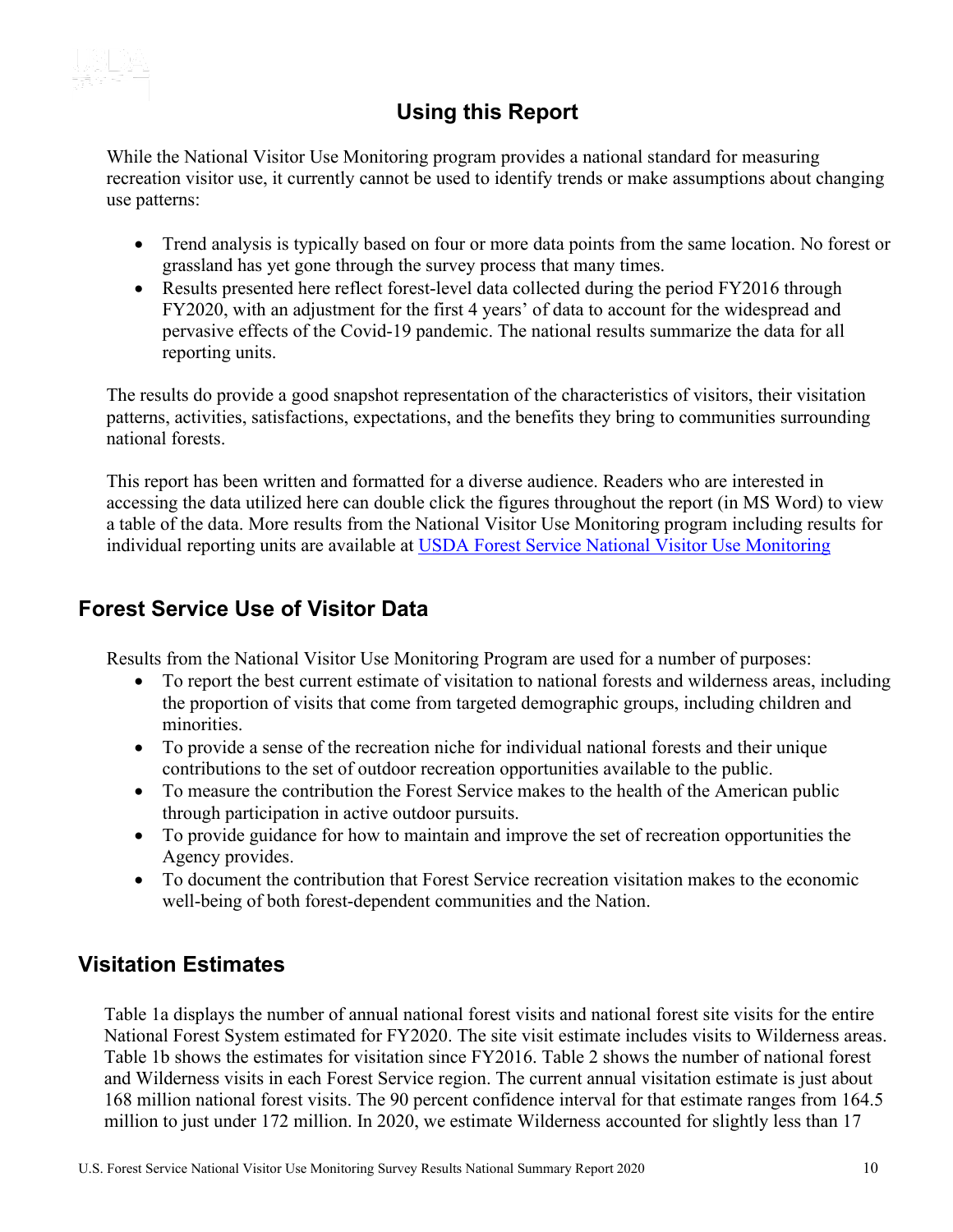

million recreational visits annually, compared to its normal range of around 9 million. The increase is a result of peoples' desires to be outdoors in uncrowded, natural settings during the COVID pandemic.

Most people (84 percent) who recreate on a particular national forest describe recreating on that forest as their primary destination for the trip away from home (Figure 1). That is, the recreation opportunities provided on land managed by the Agency were the main reason these visitors decided to make a trip away from home. The rest were people making a side trip to recreate on the national forest during a trip where the primary trip purpose was recreating elsewhere or some other, non-recreation, purpose.

<span id="page-10-0"></span>**Table 1a.** Overall annual visitation estimate for the National Forest System, for FY2019.

| Visit type                                              | <b>Visits</b><br>(Thousands) | 90 Percent<br>Confidence<br>Interval<br>Width<br>(Percent) | 90 Percent<br><b>Confidence Interval</b><br><b>Range (Thousands Of</b><br><b>Visits</b> ) |
|---------------------------------------------------------|------------------------------|------------------------------------------------------------|-------------------------------------------------------------------------------------------|
| <b>Total Estimated Site Visits</b>                      | 219,703                      | 2.0                                                        | $215,309 - 224,097$                                                                       |
| <b>Designated Wilderness Visits<sup>a</sup></b>         | 16,045                       | 3.6                                                        | $15,467 - 16,623$                                                                         |
| <b>Total Estimated National Forest</b><br><b>Visits</b> | 168,244                      | 2.7                                                        | $164,543 - 171,945$                                                                       |

<sup>a</sup> Designated Wilderness visits are included in the Site Visits estimate.

<span id="page-10-1"></span>

| <b>Visit type</b>     | <b>FY2012-</b> | <b>FY2013-</b> | <b>FY2014-</b> | <b>FY2015-</b> | <b>FY2016-</b> |
|-----------------------|----------------|----------------|----------------|----------------|----------------|
|                       | <b>FY2016</b>  | <b>FY2017</b>  | <b>FY2018</b>  | <b>FY2019</b>  | <b>FY2020</b>  |
|                       |                |                |                |                |                |
| Day Use               | 72,656         | 75,425         | 76,830         | 77,420         | 74,855         |
| <b>Developed</b>      |                |                |                |                |                |
| <b>Sites</b>          |                |                |                |                |                |
| <b>Overnight Use</b>  | 13,242         | 13,838         | 14,057         | 14,228         | 12,900         |
| <b>Developed</b>      |                |                |                |                |                |
| <b>Sites</b>          |                |                |                |                |                |
| <b>General Forest</b> | 90,584         | 90,277         | 91,807         | 93,227         | 115,902        |
| <b>Areas</b>          |                |                |                |                |                |
| <b>Wilderness</b>     | 8,977          | 8,777          | 8,884          | 8,981          | 16,045         |
| <b>Total Site</b>     | 185,458        | 188,317        | 191,578        | 193,857        | 219,703        |
| <b>Visits</b>         |                |                |                |                |                |
| <b>National</b>       | 148,217        | 149,268        | 150,195        | 149,960        | 168,244        |
| <b>Forest Visits</b>  |                |                |                |                |                |
|                       |                |                |                |                |                |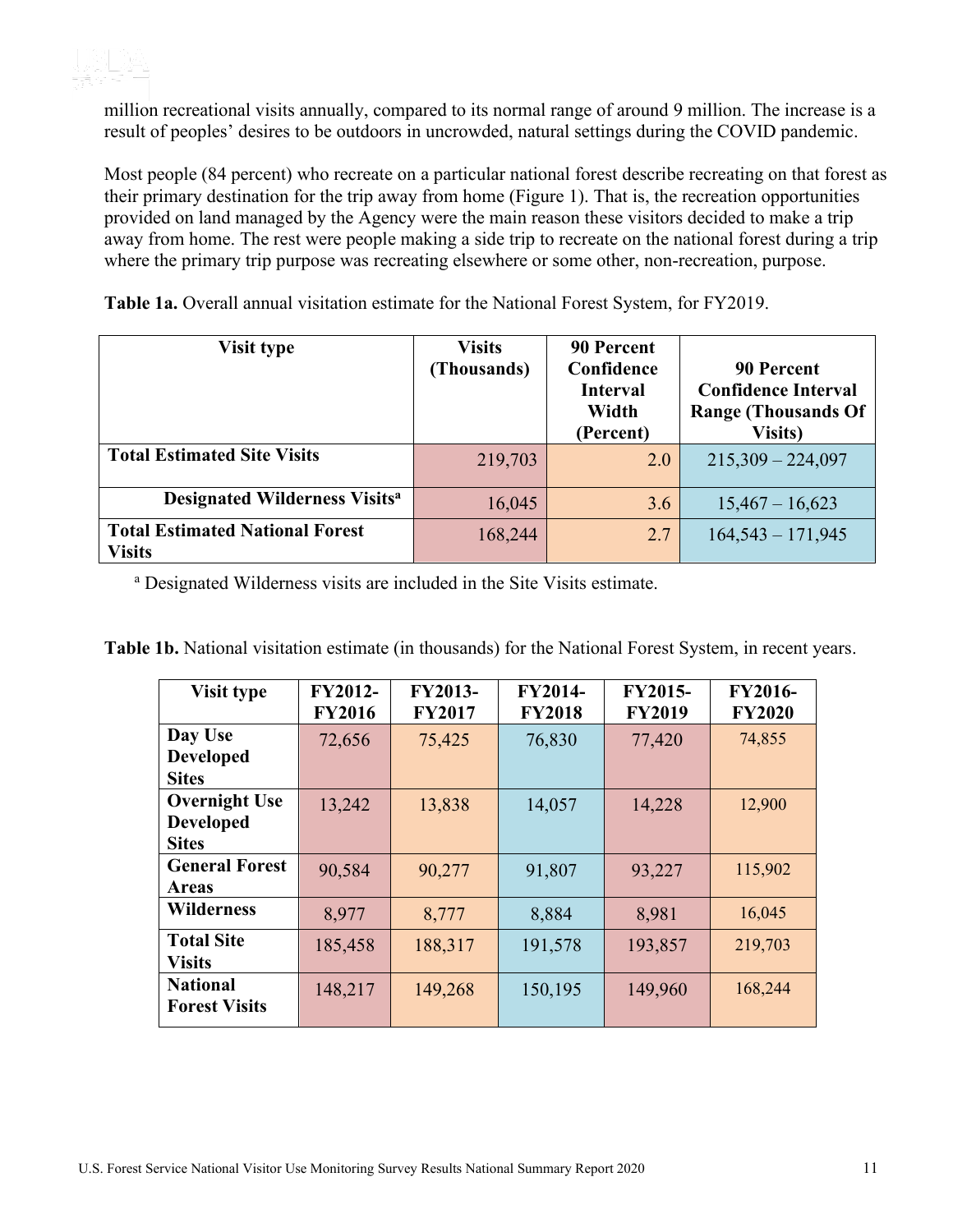

<span id="page-11-1"></span>

| <b>Region</b>                   | <b>National Forest</b><br><b>Visits (1000s)</b> | <b>90 Percent</b><br>Confidence<br><b>Interval, As</b><br><b>Percent Of</b><br><b>Visits</b> | <b>Wilderness</b><br><b>Visits (1000s)</b> | <b>90 Percent</b><br>Confidence<br><b>Interval</b> , As<br><b>Percent Of</b><br><b>Visits</b> |
|---------------------------------|-------------------------------------------------|----------------------------------------------------------------------------------------------|--------------------------------------------|-----------------------------------------------------------------------------------------------|
| 01: Northern                    | 11,073                                          | 4.8                                                                                          | 1,206                                      | 7.2                                                                                           |
| 02: Rocky Mountain              | 32,396                                          | 7.3                                                                                          | 3,133                                      | 8.4                                                                                           |
| 03: Southwestern                | 16,664                                          | 5.1                                                                                          | 2,357                                      | 12.5                                                                                          |
| 04: Intermountain               | 22,981                                          | 5.6                                                                                          | 1,777                                      | 10.4                                                                                          |
| 05: Pacific<br><b>Southwest</b> | 24,749                                          | 4.7                                                                                          | 2,539                                      | 6.6                                                                                           |
| 06: Pacific<br><b>Northwest</b> | 20,440                                          | 4.8                                                                                          | 2,138                                      | 9.9                                                                                           |
| 08: Southern                    | 23,919                                          | 6.6                                                                                          | 1,886                                      | 11.6                                                                                          |
| 09: Eastern                     | 13,092                                          | 6.5                                                                                          | 932                                        | 10.8                                                                                          |
| 10: Alaska                      | 2,930                                           | 5.1                                                                                          | 77                                         | 13.5                                                                                          |
| <b>TOTAL</b>                    | 168,244                                         | 2.0                                                                                          | 16,045                                     | 3.6                                                                                           |

<span id="page-11-0"></span>**Table 2.** Regional annual visitation estimates for the National Forest System, for FY2016 - FY2020**.**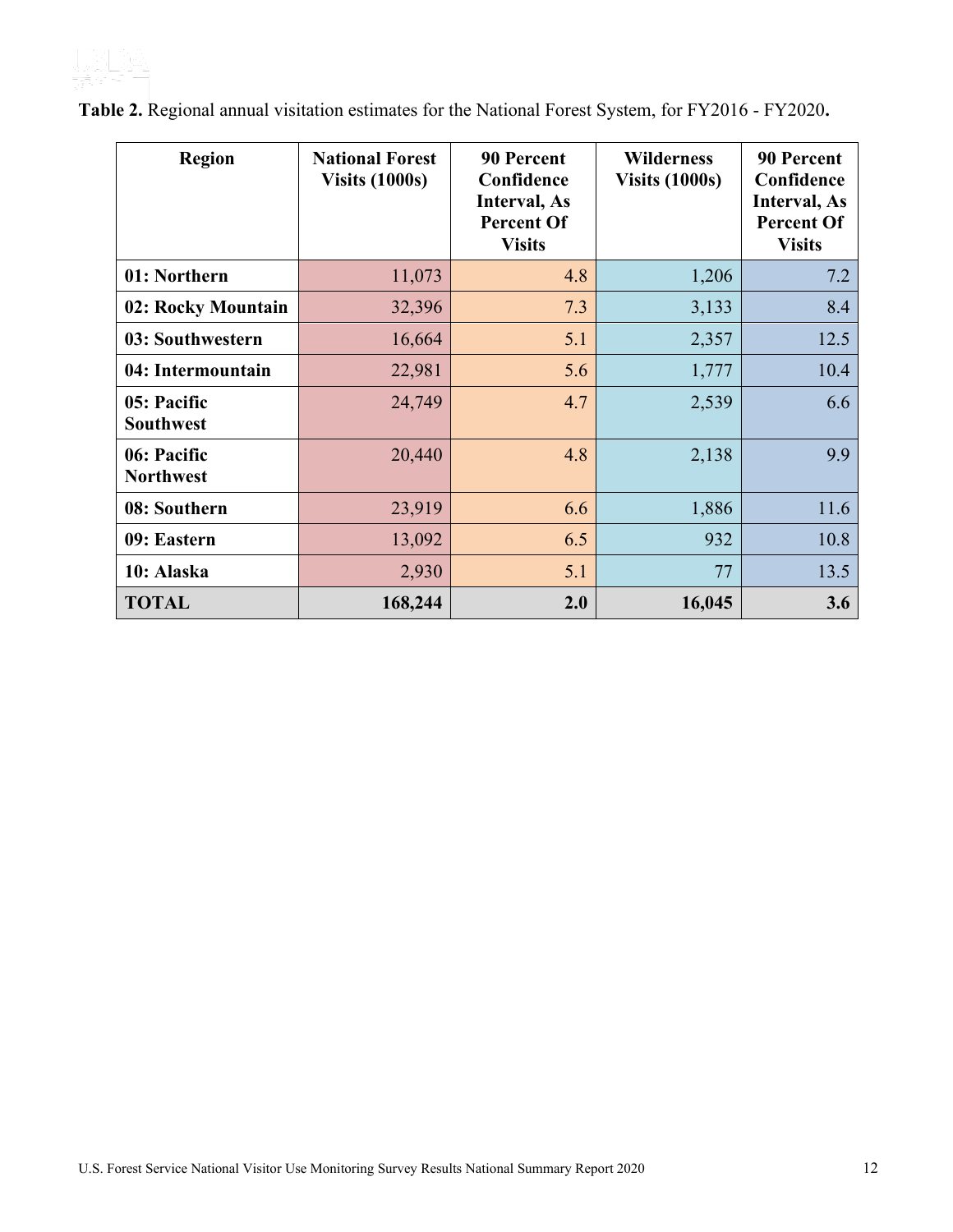

**Figure 1.** Purpose of Trip for FY2016 - FY2020.

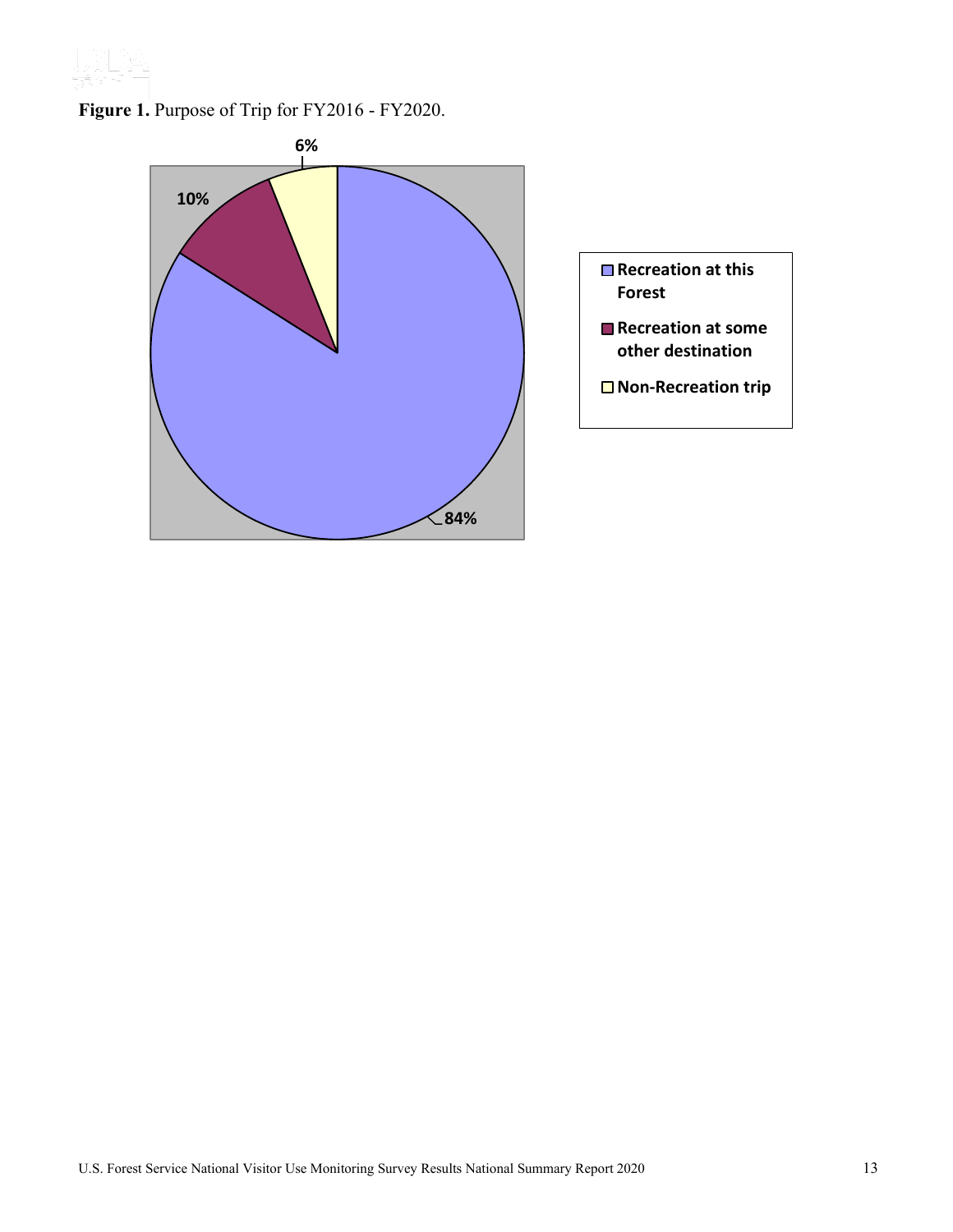<span id="page-13-0"></span>

## **DESCRIPTION OF THE RECREATION VISIT**

#### <span id="page-13-1"></span>**Demographics**

Demographic characteristics provide an overall picture of the customer base for national forest recreation. Table 3 shows the percentage of visits by men and women. Table 4 presents the racial and ethnic distribution of visits, and Table 5 shows the age distribution. A large proportion of national forest visits and visits to designated wilderness come from people who live nearby (Figure 3). Foreign visitors are not overly common (Table 6); Europeans and Canadians each account for a little more than one-third of all foreign visits.

| Gender       | <b>National Forest Visits</b> | <b>Wilderness Visits</b> |  |
|--------------|-------------------------------|--------------------------|--|
|              | (Percent)                     | (Percent)                |  |
| Female       | 38.3                          | 42.0                     |  |
| <b>Male</b>  | 61.7                          | 58.0                     |  |
| <b>Total</b> | 100.0                         | 100.0                    |  |

<span id="page-13-2"></span>**Table 3.** Percent of national forest and wilderness visits by gender, for FY2016 - FY2020**.**

<span id="page-13-3"></span>**Table 4.** Percent of national forest and wilderness visits by race and ethnicity, for FY2016 - FY2020.

| Race/Ethnicity <sup>a</sup>                  | <b>National Forest</b><br><b>Visits (Percent)</b> | <b>Wilderness Visits</b><br>(Percent) |
|----------------------------------------------|---------------------------------------------------|---------------------------------------|
| American<br><b>Indian/Alaska Native</b>      | 2.0                                               | 1.8                                   |
| Asian                                        | 3.0                                               | 4.3                                   |
| <b>Black/African</b><br>American             | 1.2                                               | 0.9                                   |
| Native Hawaiian or<br>other Pacific Islander | 0.6                                               | 0.6                                   |
| White                                        | 95.2                                              | 94.4                                  |
| Spanish, Hispanic, or<br>Latino              | 6.9                                               | 6.0                                   |

a"Spanish, Hispanic or Latino" is presented in a separate question because it is an ethnicity, not a race. Respondents first stated whether they were of this ethnicity, then a separate question asked which of the racial categories applied to them. Respondents could choose more than one racial group.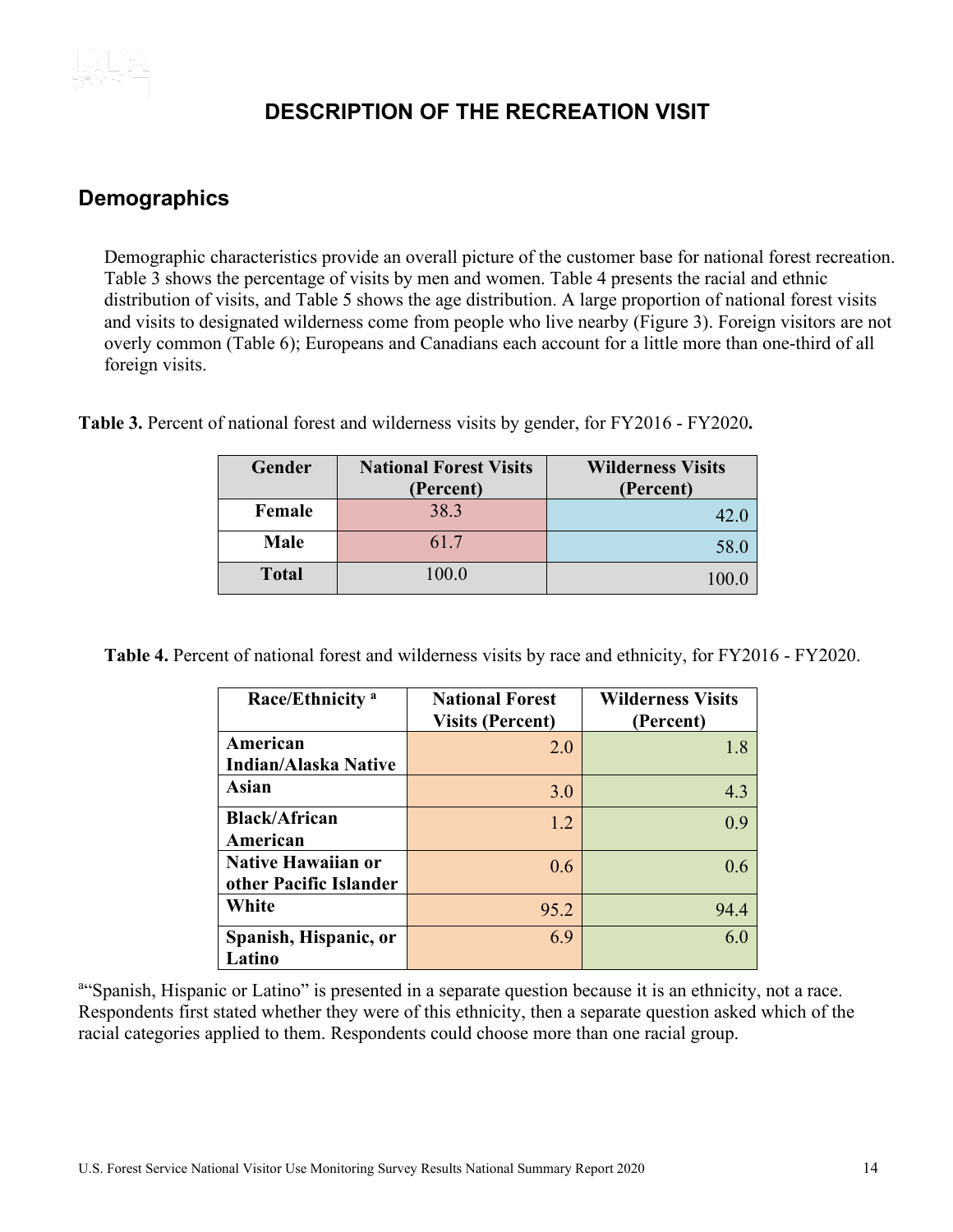| Age             | <b>National Forest</b><br><b>Visits</b><br>(Percent) | <b>Wilderness Visits</b><br>(Percent) |
|-----------------|------------------------------------------------------|---------------------------------------|
| <b>Under 16</b> | 16.7                                                 | 11.0                                  |
| 16-19           | 3.3                                                  | 3.4                                   |
| $20 - 29$       | 14.6                                                 | 19.8                                  |
| 30-39           | 16.4                                                 | 18.4                                  |
| 40-49           | 15.2                                                 | 14.7                                  |
| 50-59           | 15.1                                                 | 15.2                                  |
| 60-69           | 13.3                                                 | 13.5                                  |
| 70 and over     | 5.4                                                  | 4.0                                   |
| <b>Total</b>    | 100.0                                                | 100.0                                 |

**Table 5.** Percent of national forest and wilderness visits by age class, for FY2016 - FY2020.

**Figure 2.** Distribution of national forest and Wilderness visits by age group.

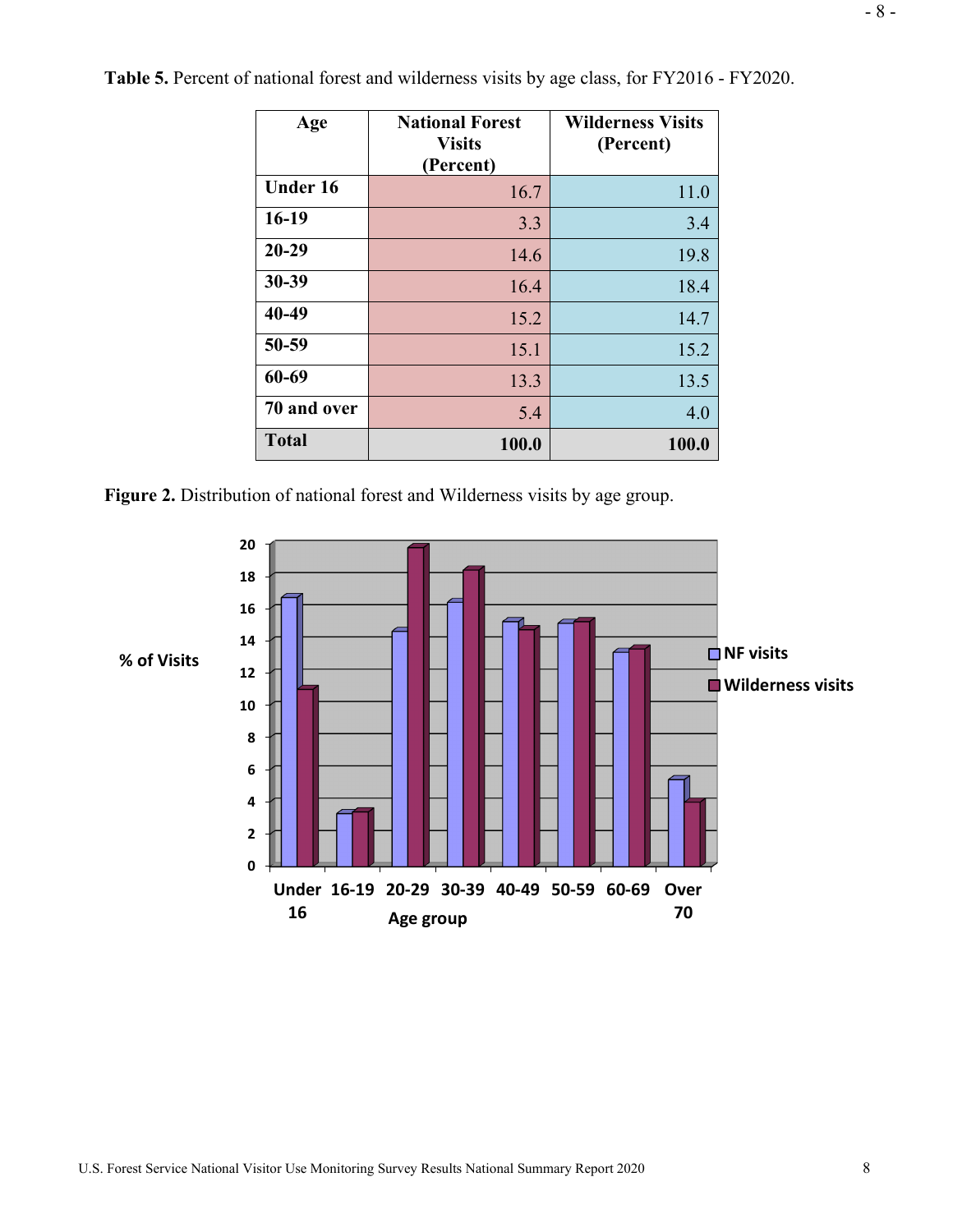

**Figure 3.** Distribution of national forest visits by travel distance categories, for FY2016 - FY2020.

**Table 6.** Percent of national forest visits by origin for foreign visitors, for FY2016 - FY2020.

| Origin               | % National Forest Visits |
|----------------------|--------------------------|
| Asia                 | 0.1                      |
| Canada               | 0.6                      |
| <b>Europe</b>        | 0.7                      |
| <b>Mexico</b>        | 0.1                      |
| <b>South America</b> | 0.0                      |
| Some other           | 0.3                      |
| origin               |                          |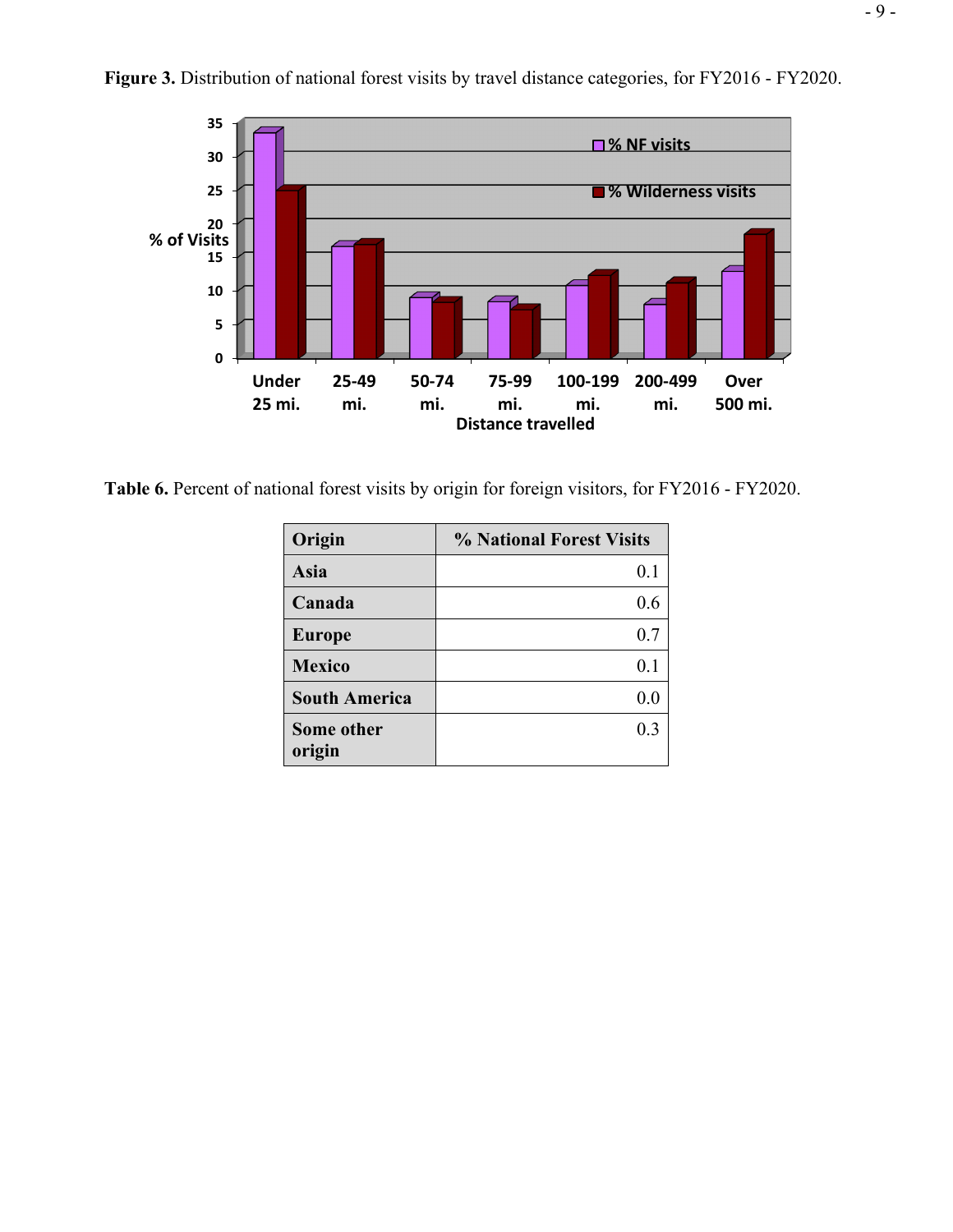#### <span id="page-16-0"></span>**Visit Descriptions**

Characteristics of the recreation visit such as length of visit, types of sites visited, activity participation and visitor satisfaction with forest facilities are of interest to a variety of stakeholders. Short visits to national forests and wilderness areas are typical (Table 7) and the great majority of visitors to national forests only go to one location on the forest during their visit (Table 8). However, some visitors do go to more than one recreation site or area. Often, these are the people who stay for a relatively long time and visit several different locations. Visitors were asked how often they visit a given national forest for all recreational activities, and how often for their primary activity (Table 9). Most visits are made by people who visit the forest on which they were surveyed only a few times per year Most of the people who visit frequently live close to the national forest they visit.

| <b>Visit Type</b>                        | Average<br><b>Duration</b><br>(hours) | <b>Median</b><br><b>Duration</b><br>(hours) |
|------------------------------------------|---------------------------------------|---------------------------------------------|
| <b>Site Visit</b>                        | 8.7                                   | 2.8                                         |
| Day Use<br><b>Developed</b>              | 2.6                                   | 2.1                                         |
| <b>Overnight Use</b><br><b>Developed</b> | 45.2                                  | 39.8                                        |
| <b>Undeveloped</b><br><b>Areas</b>       | 8.1                                   | 2.9                                         |
| <b>Designated</b><br><b>Wilderness</b>   | 11.5                                  | 3.3                                         |
| <b>National Forest Visit</b>             | 14.5                                  | 3.7                                         |

**Table 7**. Visit duration for national forest visits, for FY2016 - FY2020.

**Figure 4.** Distribution of national forest and wilderness visits by duration categories, for FY2016 - FY2020.

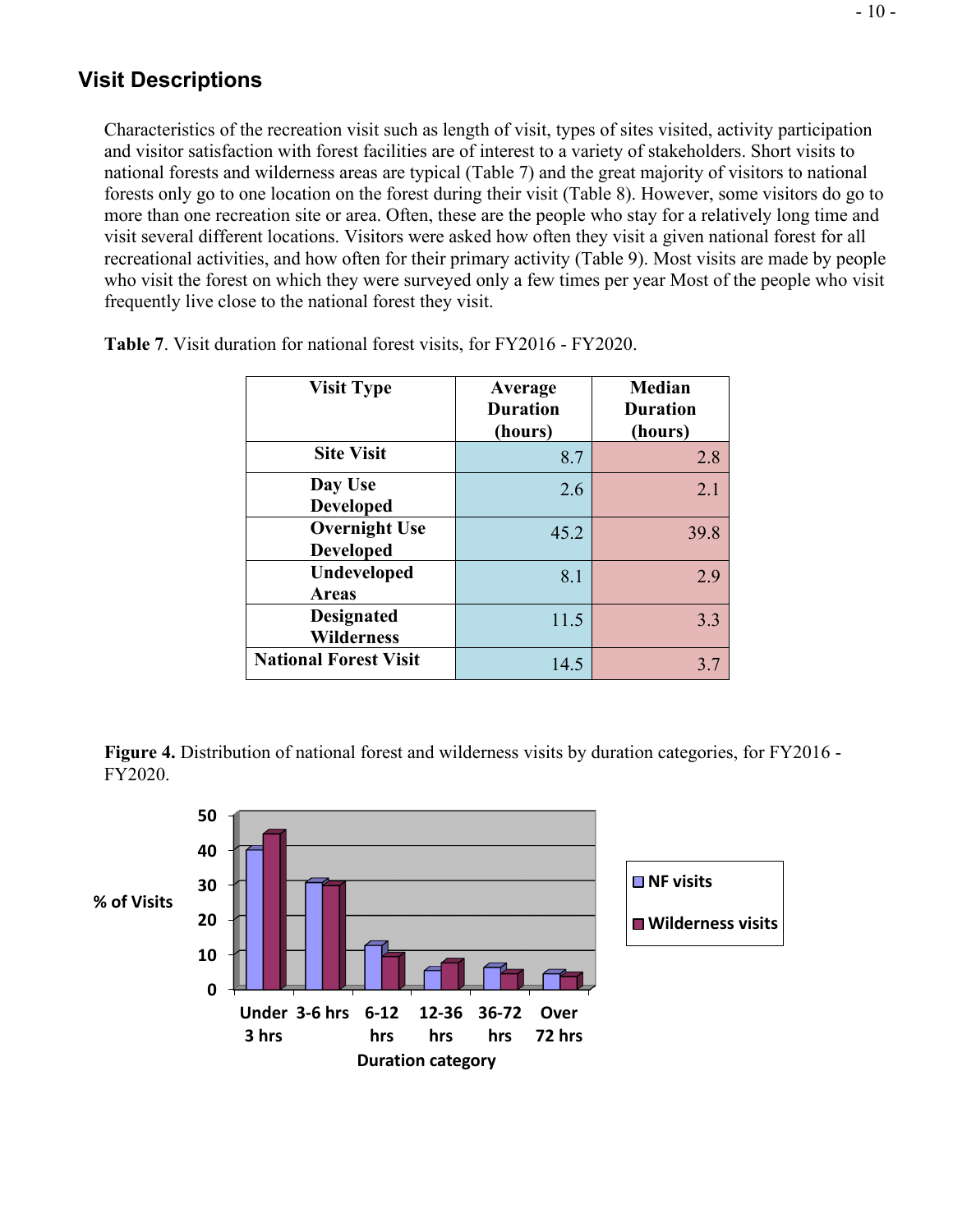| <b>Characteristic</b>                                        | Percent |
|--------------------------------------------------------------|---------|
| Percent of recreational visitors who visit just one national | 90.8    |
| forest site during their entire national forest visit        |         |
| Average number of national forest sites visited during each  |         |
| national forest visit                                        |         |
| Average group size                                           |         |

**Table 8.** Other visit characteristics for national forest recreation visits, for FY2016 - FY2020.

**Table 9.** Percent of national forest visits by annual visit frequency, for FY2016 - FY2020.

| Number of reported annual<br>visits | <b>For All</b><br>activities | <b>For Just</b><br>Primary<br><b>Activity</b> |
|-------------------------------------|------------------------------|-----------------------------------------------|
| $1 - 5$ times per year              | 47.7                         | 55.8                                          |
| $6 - 10$ times per year             | 10.7                         | 11.7                                          |
| $11 - 15$ times per year            | 6.4                          | 6.2                                           |
| $16 - 20$ times per year            | 5.0                          | 4.7                                           |
| $21 - 25$ times per year            | 3.0                          | 2.5                                           |
| $26 - 30$ times per year            | 3.6                          | 2.9                                           |
| $31 - 35$ times per year            | 0.6                          | 0.7                                           |
| $36 - 40$ times per year            | 2.2                          | 2.0                                           |
| $41 - 50$ times per year            | 5.0                          | 3.5                                           |
| $51 - 100$ times per year           | 7.5                          | 5.3                                           |
| $101 - 200$ times per year          | 5.1                          | 3.0                                           |
| $201 - 300$ times per year          | 2.0                          | 1.0                                           |
| Over 300 times per year             | 1.2                          | 0.6                                           |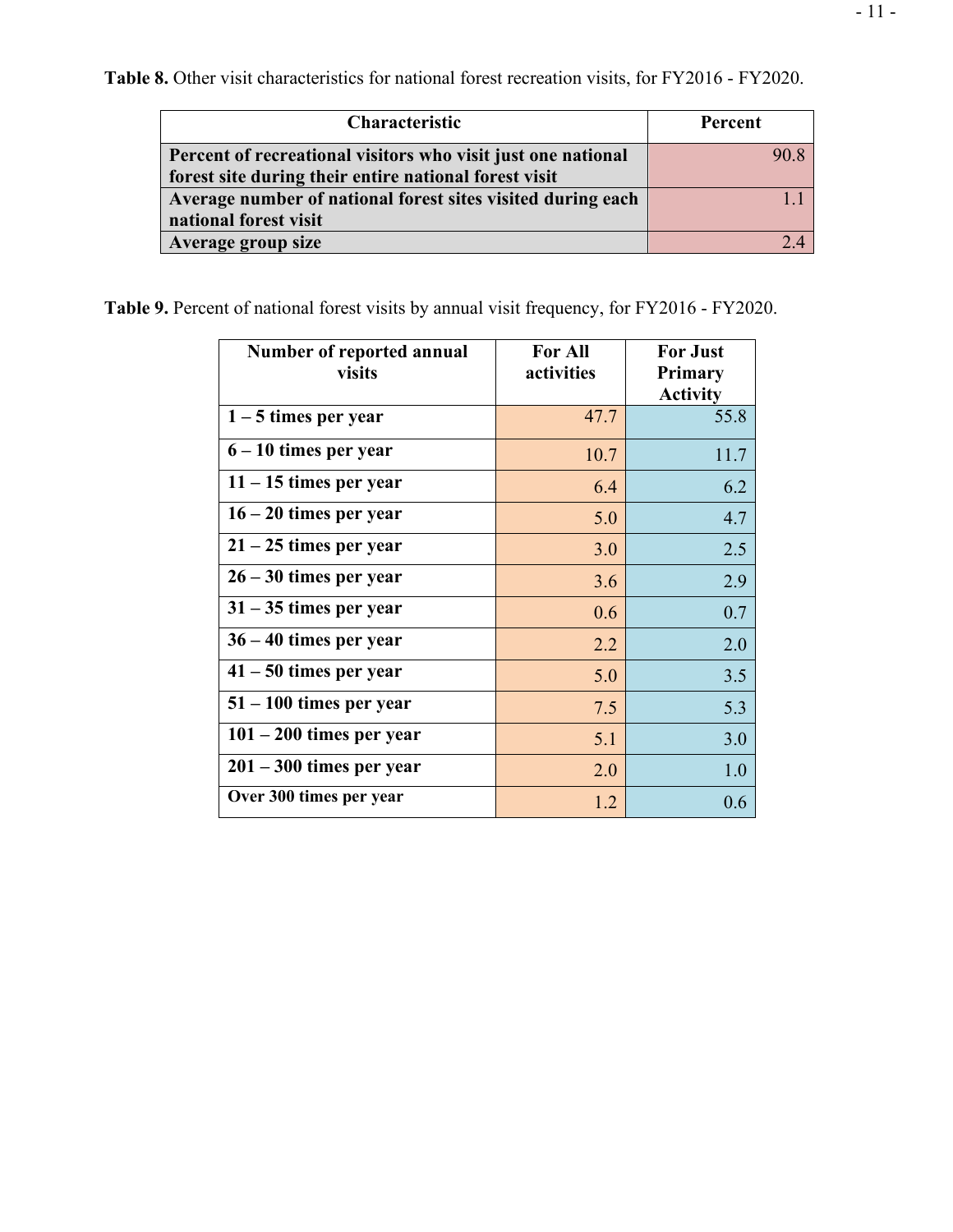#### <span id="page-18-0"></span>**Activities**

Most national forest visitors participate in several recreation activities during each visit. However, nearly all can identify a single primary activity on the visit. A small portion list more than one primary activity; a few do not specify any primary activity. Visitors were asked how many hours they spent doing their primary activity (Table 10).

Recreation on national forests also contributes to the overall health of those who visit. Around 60 percent of visits come primarily to engage in a physically active pursuit. On average, these people spend a little less than 5 hours per visit participating in their primary activity.

| <b>Activity</b>                                                | % Percent<br><b>Of Visitors</b><br><b>Who</b><br>Participated<br>In This<br><b>Activity<sup>a</sup></b> | $\frac{0}{0}$<br><b>Indicating</b><br><b>As Their</b><br>Primary<br><b>Activity</b> <sup>b</sup> | Average<br><b>Hours Spent</b><br><b>In Primary</b><br>Activity <sup>c</sup> |
|----------------------------------------------------------------|---------------------------------------------------------------------------------------------------------|--------------------------------------------------------------------------------------------------|-----------------------------------------------------------------------------|
| <b>Developed Camping</b>                                       | 7.5                                                                                                     | 3.2                                                                                              | 39.9                                                                        |
| <b>Primitive Camping</b>                                       | 2.8                                                                                                     | 0.7                                                                                              | 36.0                                                                        |
| <b>Resort Use</b>                                              | 1.5                                                                                                     | 0.2                                                                                              | 36.9                                                                        |
| <b>Nature Center Activities</b>                                | 5.8                                                                                                     | 0.4                                                                                              | 1.9                                                                         |
| <b>Nature Study</b>                                            | 5.5                                                                                                     | 0.3                                                                                              | 4.1                                                                         |
| <b>Viewing Wildlife</b>                                        | 29.3                                                                                                    | 1.5                                                                                              | 3.7                                                                         |
| <b>Viewing Natural Features</b>                                | 44.4                                                                                                    | 11.7                                                                                             | 2.8                                                                         |
| <b>Visiting Historic or Prehistoric Sites</b>                  | 5.0                                                                                                     | 0.3                                                                                              | 3.5                                                                         |
| <b>Relaxing, Hanging out, Escaping</b><br><b>Heat or noise</b> | 32.1                                                                                                    | 4.8                                                                                              | 13.1                                                                        |
| <b>Picnicking</b>                                              | 9.2                                                                                                     | 1.3                                                                                              | 6.5                                                                         |
| <b>OHV</b> Use                                                 | 3.0                                                                                                     | 1.2                                                                                              | 6.1                                                                         |
| <b>Motorized Trail Activity</b>                                | 3.1                                                                                                     | 1.3                                                                                              | 5.6                                                                         |
| Snowmobiling                                                   | 1.6                                                                                                     | 1.4                                                                                              | 4.3                                                                         |
| <b>Driving for Pleasure</b>                                    | 19.7                                                                                                    | 4.4                                                                                              | 3.0                                                                         |
| <b>Motorized Water Activities</b>                              | 2.2                                                                                                     | 0.9                                                                                              | 9.6                                                                         |
| <b>Other Motorized Activity</b>                                | 0.3                                                                                                     | 0.1                                                                                              | 5.3                                                                         |
| Fishing*                                                       | 9.9                                                                                                     | 5.9                                                                                              | 5.9                                                                         |
| Hunting*                                                       | 4.9                                                                                                     | 4.2                                                                                              | 11.8                                                                        |
| <b>Gathering Forest Products*</b>                              | 3.3                                                                                                     | 0.9                                                                                              | 3.5                                                                         |
| Hiking / Walking*                                              | 48.8                                                                                                    | 26.8                                                                                             | 3.2                                                                         |
| Backpacking*                                                   | 2.1                                                                                                     | 0.9                                                                                              | 31.9                                                                        |
| <b>Horseback Riding*</b>                                       | 0.7                                                                                                     | 0.4                                                                                              | 5.9                                                                         |
| Bicycling*                                                     | 5.0                                                                                                     | 3.4                                                                                              | 2.7                                                                         |
| Downhill Skiing / Snowboarding*                                | 13.5                                                                                                    | 12.8                                                                                             | 4.4                                                                         |
| <b>Cross-country Skiing / Snowshoeing*</b>                     | 3.9                                                                                                     | 3.3                                                                                              | 2.8                                                                         |
| Non-motorized Water*                                           | 3.5                                                                                                     | 1.9                                                                                              | 5.0                                                                         |

**Table 10.** Activity participation for national forest recreation visits, for FY2016 - FY2020.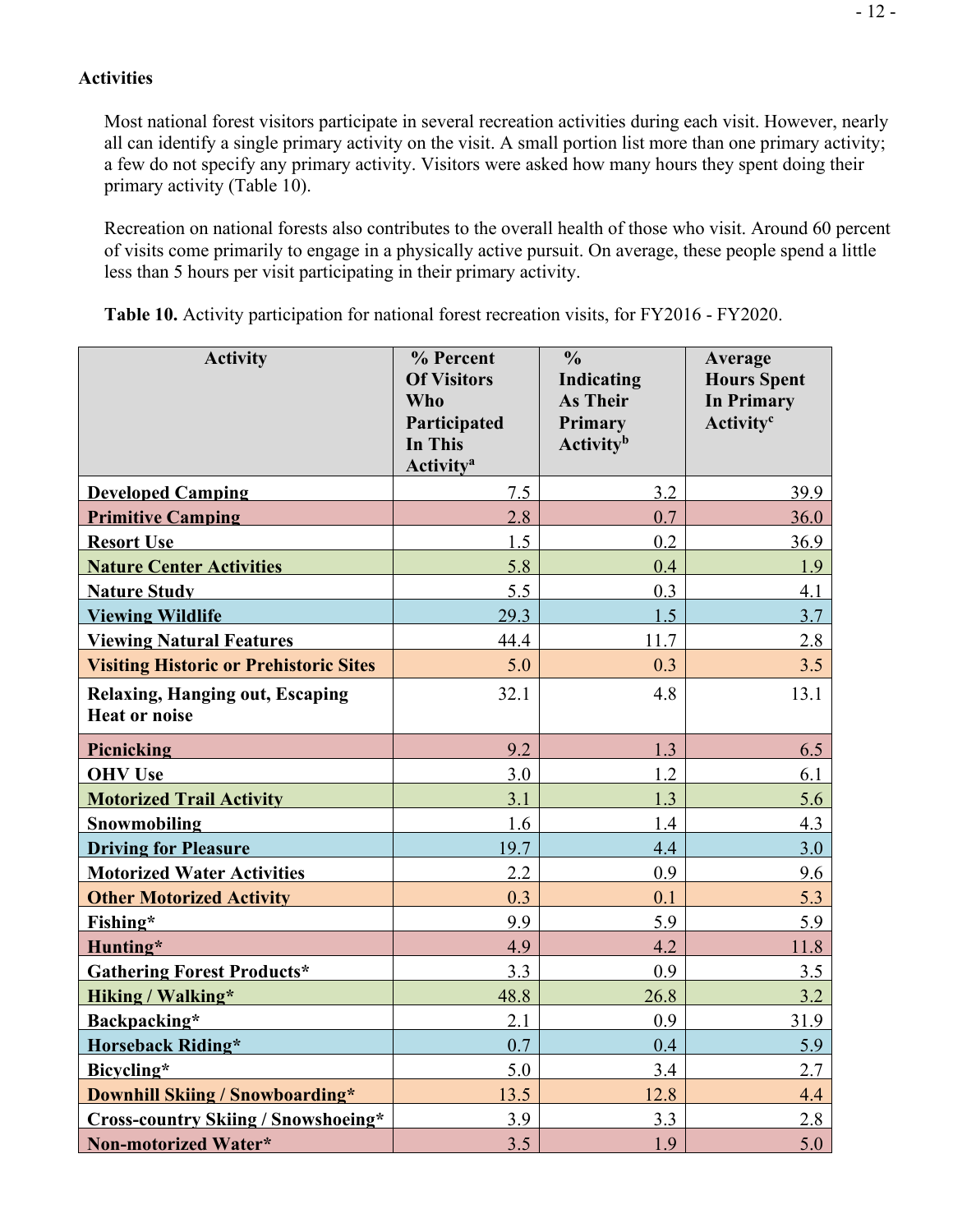| <b>Activity</b>             | % Percent<br><b>Of Visitors</b><br>Who<br>Participated<br>In This<br><b>Activity<sup>a</sup></b> | $\frac{0}{0}$<br><b>Indicating</b><br><b>As Their</b><br><b>Primary</b><br><b>Activity</b> <sup>b</sup> | Average<br><b>Hours Spent</b><br><b>In Primary</b><br>Activity <sup>c</sup> |
|-----------------------------|--------------------------------------------------------------------------------------------------|---------------------------------------------------------------------------------------------------------|-----------------------------------------------------------------------------|
| <b>Other Non-motorized</b>  | 6.1                                                                                              | 2.4                                                                                                     | 3.2                                                                         |
| <b>Some Other Activity</b>  | 5.2                                                                                              | 3.4                                                                                                     | 3.9                                                                         |
| <b>No Activity Reported</b> | 0.6                                                                                              | 1.3                                                                                                     |                                                                             |

<sup>a</sup> Survey respondents could select multiple activities so this column may total more than 100 percent.

<sup>b</sup> Respondents were asked to select one activity as their main one. Some selected more than one, so this column may total more than 100 percent.

<sup>c</sup> Computed only for those who indicated the activity was the main activity on their visit.

<span id="page-19-0"></span>\* Indicates that this activity is considered to be physically active.

## **CUSTOMER SATISFACTION**

A critical element of outdoor recreation program delivery is the evaluation of customer satisfaction with the recreation setting, facilities, and services provided. Overall satisfaction levels for national forest visits are quite high (Figure 5).

The Percent Satisfied Index shows very high satisfaction levels for visitors' perceptions of safety (Table 11). Satisfaction levels pertaining to access were above the target of 85 percent satisfied for two of three types of sites. Satisfaction levels with services (signage, information, and employee helpfulness) were between 76 and 87 percent; the lower satisfaction levels occur in dispersed recreation settings, where those services are less common. Comparing these results to the overall satisfaction results indicates that safety and access are likely to be among the most important elements of customer satisfaction.

Most places on national forests do not have any fees associated with recreation use. However for those that do have fees, the majority of visitors are satisfied with the value they receive for the fees they paid. In developed sites, including ski areas and overnight sites, 85 percent are satisfied.

The Percent Meets Expectations (PME) measure shows that the congruence between performance and expectations is quite high for the feeling of safety – greater than 89 percent in each of the three types of sites (Figure 6). Access elements are above 80 percent for each of the site types. The PME levels for developed facility items are above 75 percent for all areas.

National importance-performance results show that there are no elements that fall into the 'Concentrate here' quadrant (Table 12). Nearly all were in the 'Keep up the good work' quadrant. Parking lot conditions and interpretive displays appear to be of somewhat lesser importance to visitors to Wilderness. The overall ratings of road conditions and adequacy of signage were quite good: for over half of all visits both the importance and satisfaction for these items were rated as high as possible (Figures 7a and 7b).

Feeling that an area is very crowded can diminish recreation satisfaction. Visitors to both types of developed sites report higher levels of crowding than do users of dispersed sites (Table 13, and Figure 8). For the developed sites, roughly 15 percent of people felt there were high levels (8 or higher) of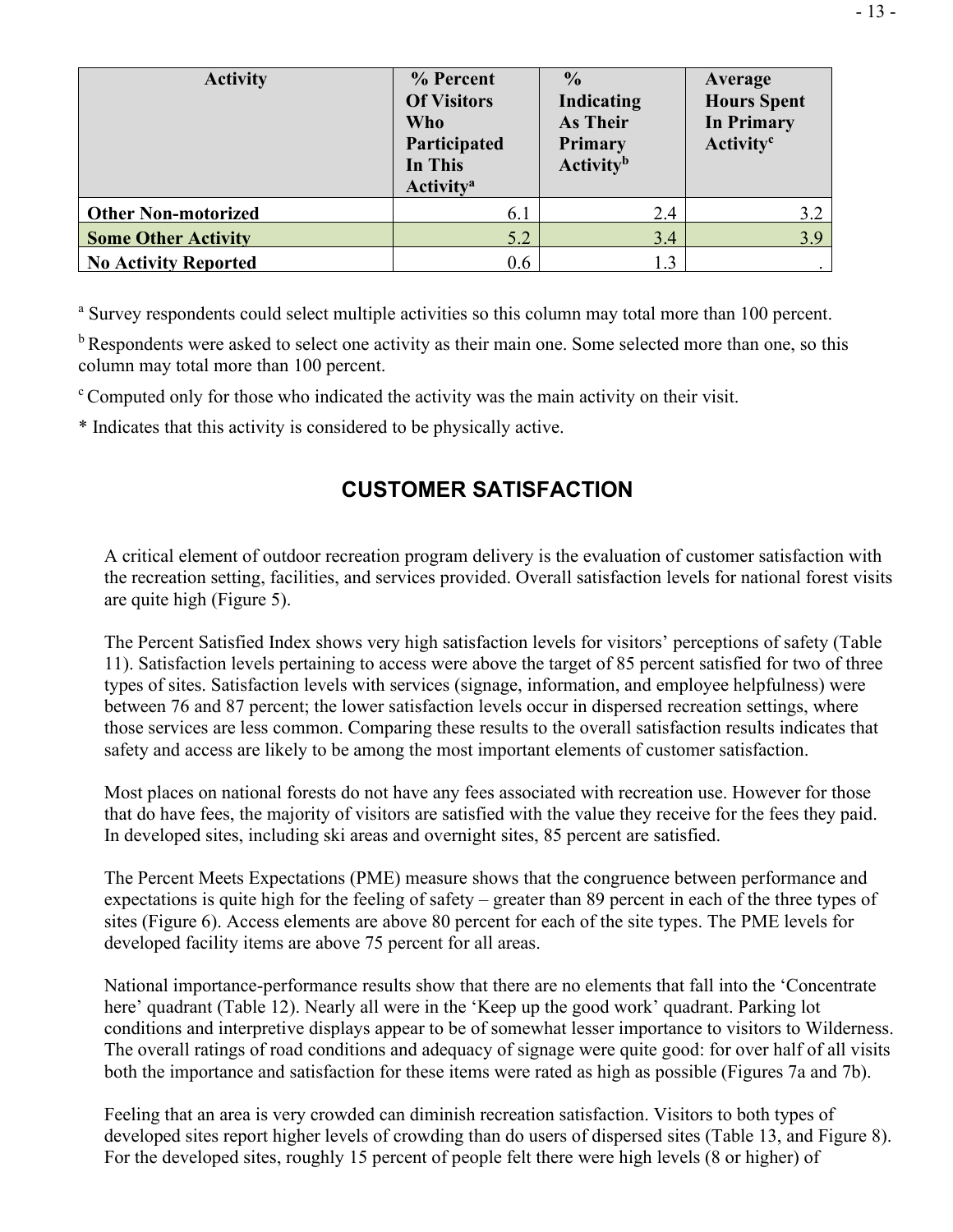crowding. In dispersed settings about 47 percent of the visitors felt that the areas were not crowded, giving a rating of  $1 - 3$ . In Wilderness, the percentage giving uncrowded ratings was somewhat lower  $(40\%)$ .



**Figure 5.** Percent of national forest visits by overall satisfaction rating, for FY2016 - FY2020

**Table 11.** National forest visitation percent satisfaction index <sup>a</sup> scores for aggregate categories, for FY2016 - FY2020.

#### **Satisfied Visits (percent)**

| <b>Items Rated</b>                                                                                      | Developed Sites b | <b>General Forest</b><br>Areas | <b>Designated</b><br><b>Wilderness</b> |
|---------------------------------------------------------------------------------------------------------|-------------------|--------------------------------|----------------------------------------|
| Developed facilities (includes restroom<br>cleanliness and facility condition)                          | 87.8              | 81.0                           | 81.6                                   |
| Access (includes parking availability,<br>parking lot condition, road condition<br>and trail condition) | 89.3              | 84.1                           | 86.6                                   |
| Services (includes availability of<br>information, signage and employee<br>helpfulness)                 | 87.0              | 78.3                           | 79.8                                   |
| <b>Perception of safety</b>                                                                             | 97.3              | 95.7                           | 97.1                                   |
| Value received for any fee paid at the<br>site                                                          | 87.5              | 88.1                           | 90.2                                   |

<sup>a</sup> Composite ratings of the proportion of satisfaction ratings scored by visitors as satisfied or very satisfied. The values are computed as the percentages of all ratings for the elements within the groupings that are at or above the target level, and indicate the percent of all visits where the person was satisfied with agency performance.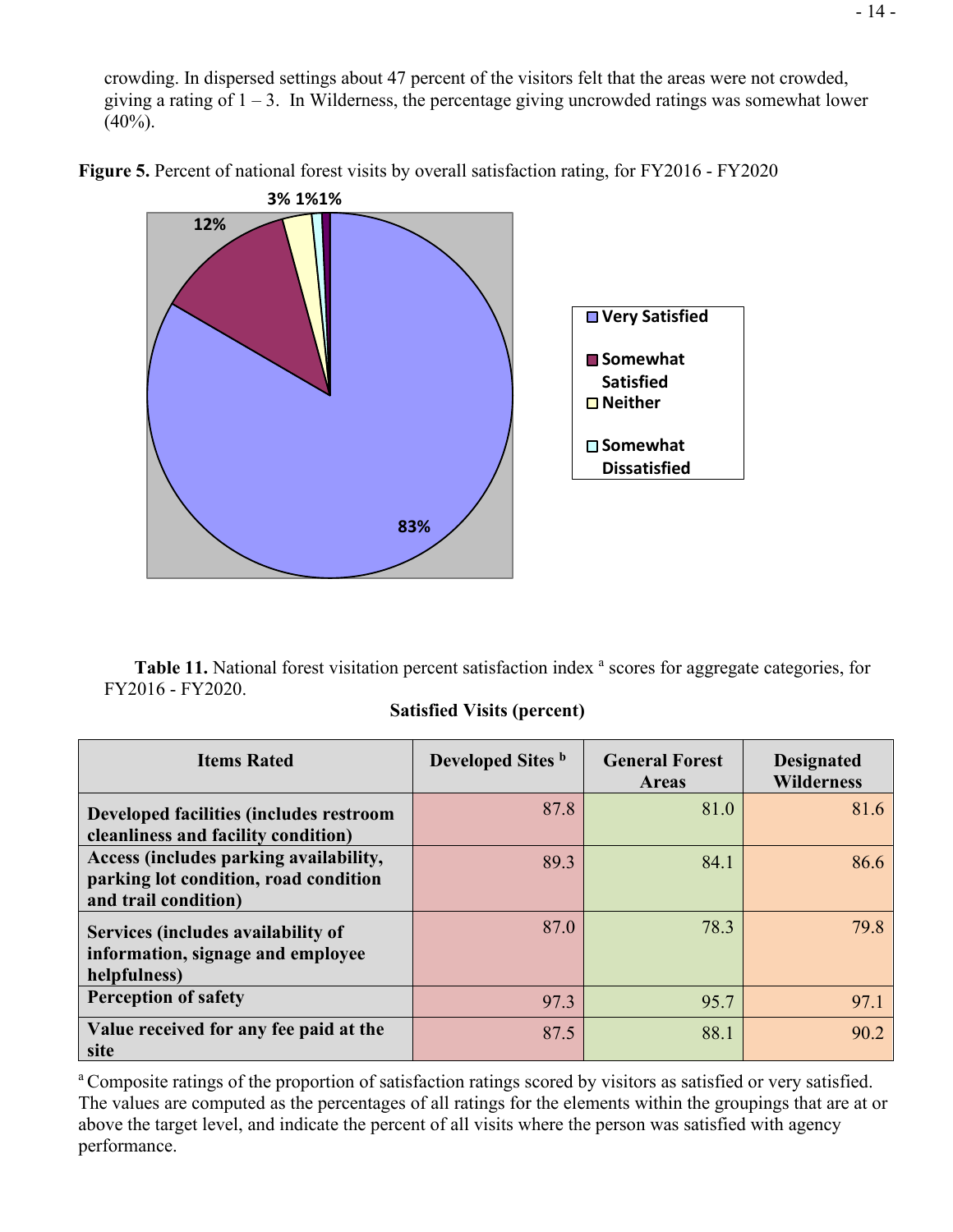<sup>b</sup> This category includes both Day Use and Overnight Use Developed Sites.



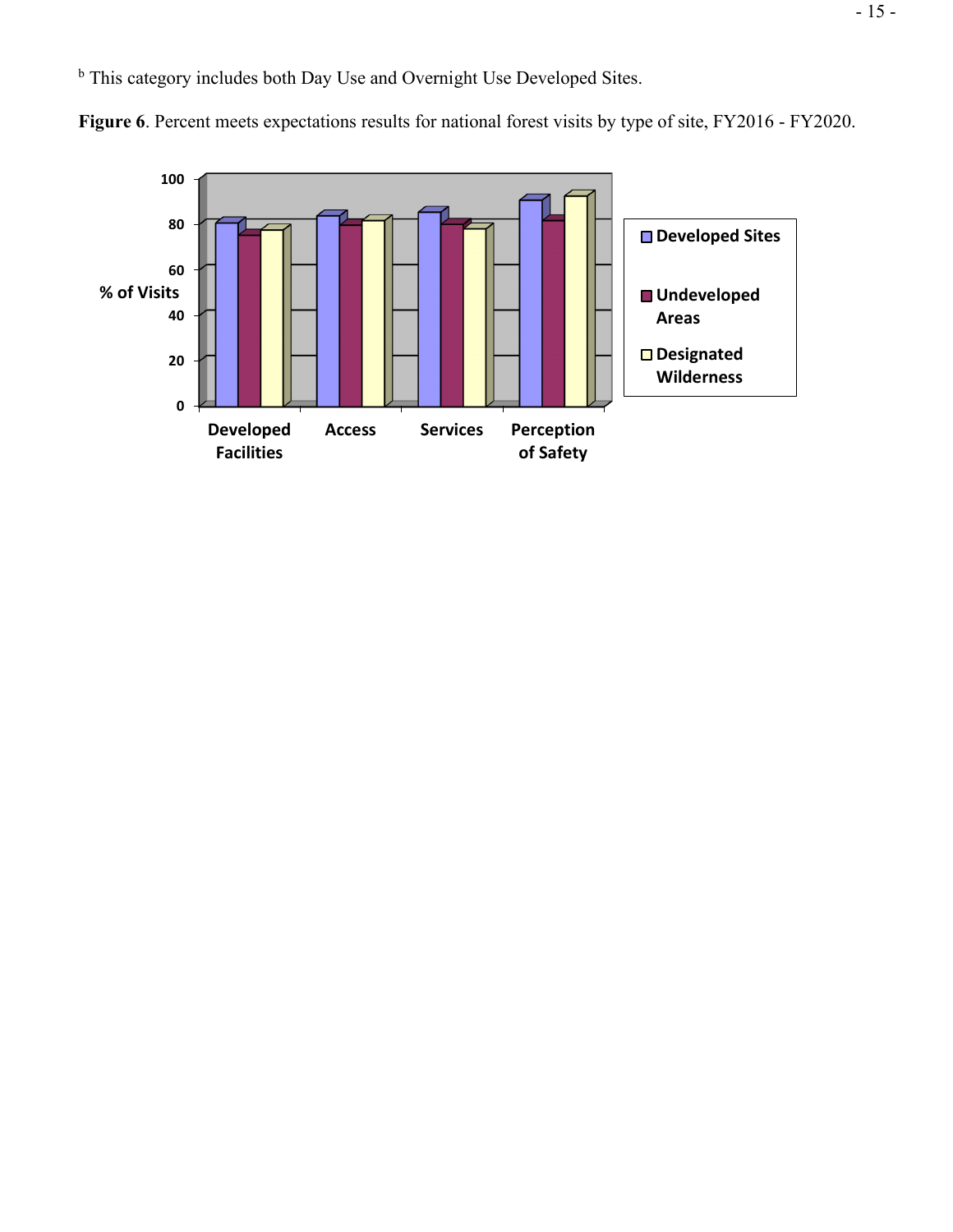| <b>ITEM</b>                  | Day Use                  | <b>Overnight Use</b>     | Undeveloped              | <b>Designated</b> |
|------------------------------|--------------------------|--------------------------|--------------------------|-------------------|
|                              | <b>Developed Sites</b>   | <b>Developed Sites</b>   | <b>Areas</b>             | <b>Wilderness</b> |
| <b>Restroom cleanliness</b>  | Keep up the Good         | Keep up the Good         | Keep up the Good         | Keep up the Good  |
|                              | Work                     | Work                     | Work                     | Work              |
| <b>Developed facility</b>    | Keep up the Good         | Keep up the Good         | Keep up the Good         | Keep up the Good  |
| condition                    | Work                     | Work                     | Work                     | Work              |
| <b>Condition of</b>          | Keep up the Good         | Keep up the Good         | Keep up the Good         | Keep up the Good  |
| environment                  | Work                     | Work                     | Work                     | Work              |
| <b>Employee helpfulness</b>  | Keep up the Good         | Keep up the Good         | Keep up the Good         | Keep up the Good  |
|                              | Work                     | Work                     | Work                     | Work              |
| <b>Interpretive display</b>  | Keep up the Good<br>Work | Keep up the Good<br>Work | Keep up the Good<br>Work | Possible Overkill |
| <b>Parking availability</b>  | Keep up the Good         | Keep up the Good         | Keep up the Good         | Keep up the Good  |
|                              | Work                     | Work                     | Work                     | Work              |
| <b>Parking lot condition</b> | Keep up the Good<br>Work | Keep up the Good<br>Work | Keep up the Good<br>Work | Possible Overkill |
| Rec. info. available         | Keep up the Good         | Keep up the Good         | Keep up the Good         | Keep up the Good  |
|                              | Work                     | Work                     | Work                     | Work              |
| <b>Road condition</b>        | Keep up the Good         | Keep up the Good         | Keep up the Good         | Keep up the Good  |
|                              | Work                     | Work                     | Work                     | Work              |
| <b>Feeling of safety</b>     | Keep up the Good         | Keep up the Good         | Keep up the Good         | Keep up the Good  |
|                              | Work                     | Work                     | Work                     | Work              |
| <b>Scenery</b>               | Keep up the Good         | Keep up the Good         | Keep up the Good         | Keep up the Good  |
|                              | Work                     | Work                     | Work                     | Work              |
| Signage adequacy             | Keep up the Good         | Keep up the Good         | Keep up the Good         | Keep up the Good  |
|                              | Work                     | Work                     | Work                     | Work              |
| <b>Trail condition</b>       | Keep up the Good         | Keep up the Good         | Keep up the Good         | Keep up the Good  |
|                              | Work                     | Work                     | Work                     | Work              |
| Value for fee paid           | Keep up the Good         | Keep up the Good         | Keep up the Good         | Keep up the Good  |
|                              | Work                     | Work                     | Work                     | Work              |

**Table 12.** Importance-performance ratings for satisfaction items, by type of site.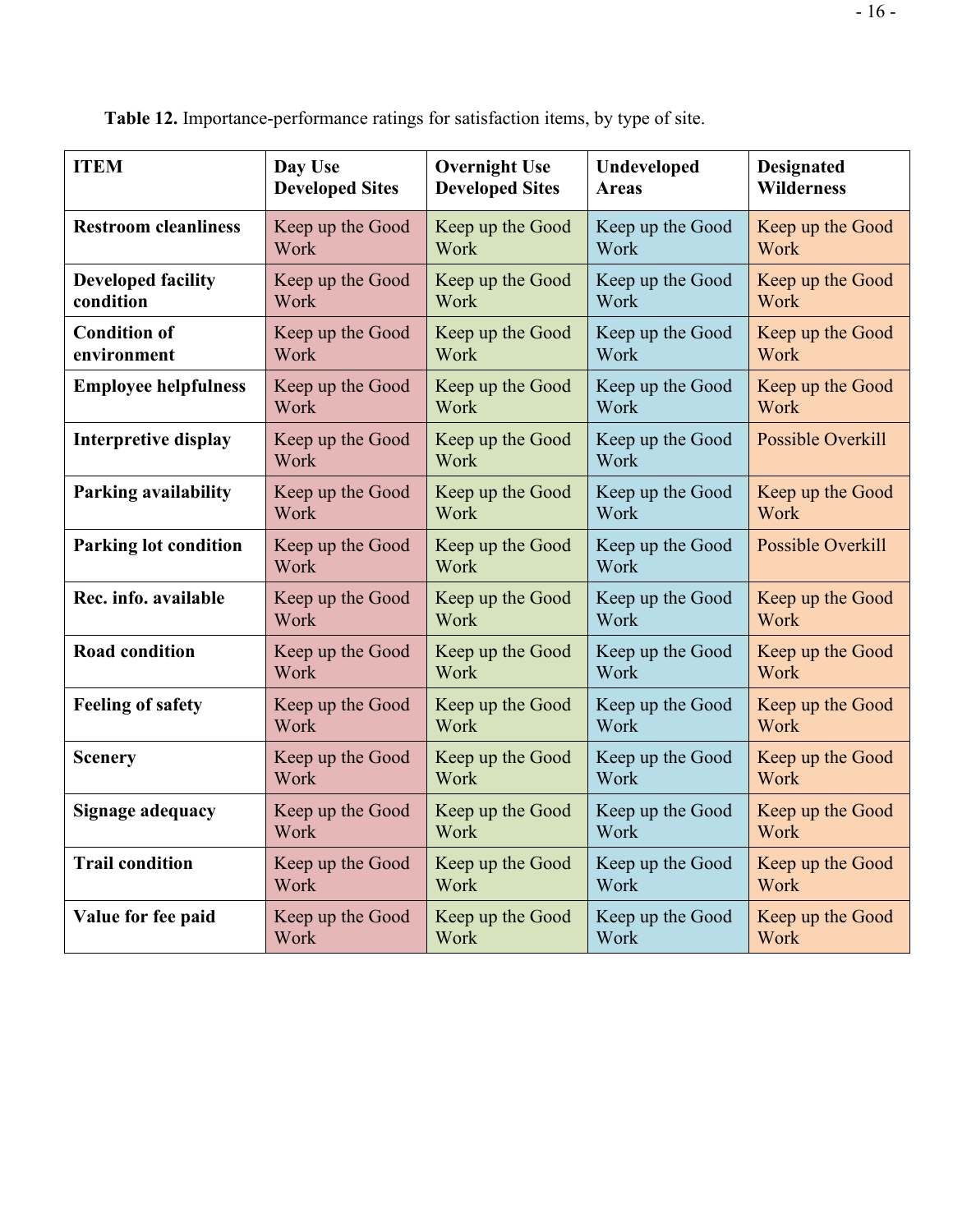

**Figure 7a**. Overall satisfaction with forest-wide road conditions and signage adequacy, for FY2016 - FY2020.

**Figure 7b.** Overall importance ratings for road condition and signage adequacy, for FY2016 - FY2020.

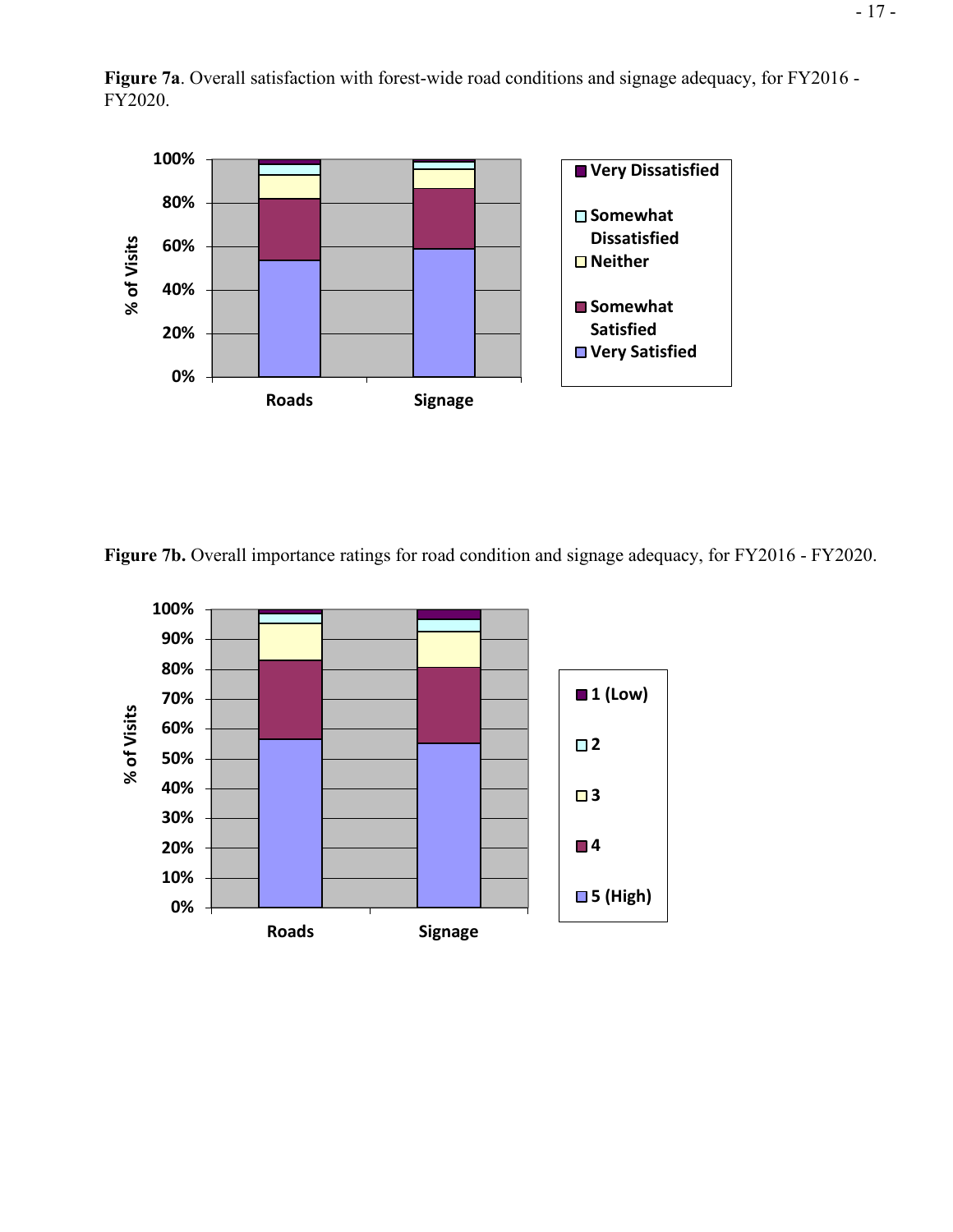**Crowding Rating Day Use Developed Sites<sup>c</sup> Overnight Use Developed Sites General Forest Areas Designated Wilderness 10 Overcrowded** 2.3 2.1 1.3 0.9 **9** 5.9 6.0 3.1 3.6 **8 6.0 6.0 9.0 5.2 4.6 7 6.6 6.6 8.4 6.1 6.7 6** 17.2 21.5 14.4 14.7 **5** 10.9 10.9 11.5 **9.5** 10.6 **4** 15.3 12.3 14.0 15.4 **3** 14.9 11.1 16.2 17.9 **2** 16.2 16.2 15.4 24.6 22.2 **1 Hardly anyone there 1.8 1.8 1.8 1.8 1.8 1.8 1.8 1.8 1.8 1.8 1.8 1.8 1.8 1.8 1.8 1.8 1.8 1.8 1.8 1.8 1.8 1.8 1.8 1.8 1.8 1.8 1.8 1.8 1.8 1.8 1.8 1.8 1.8**

**Table 13.** National forest visitor perceptions of crowding by site type, for FY2016 - FY2020.

**Perception of Crowding by Site Types (Percent site visits percent)**

**Figure 8.** Distribution of site visits into general crowding categories.

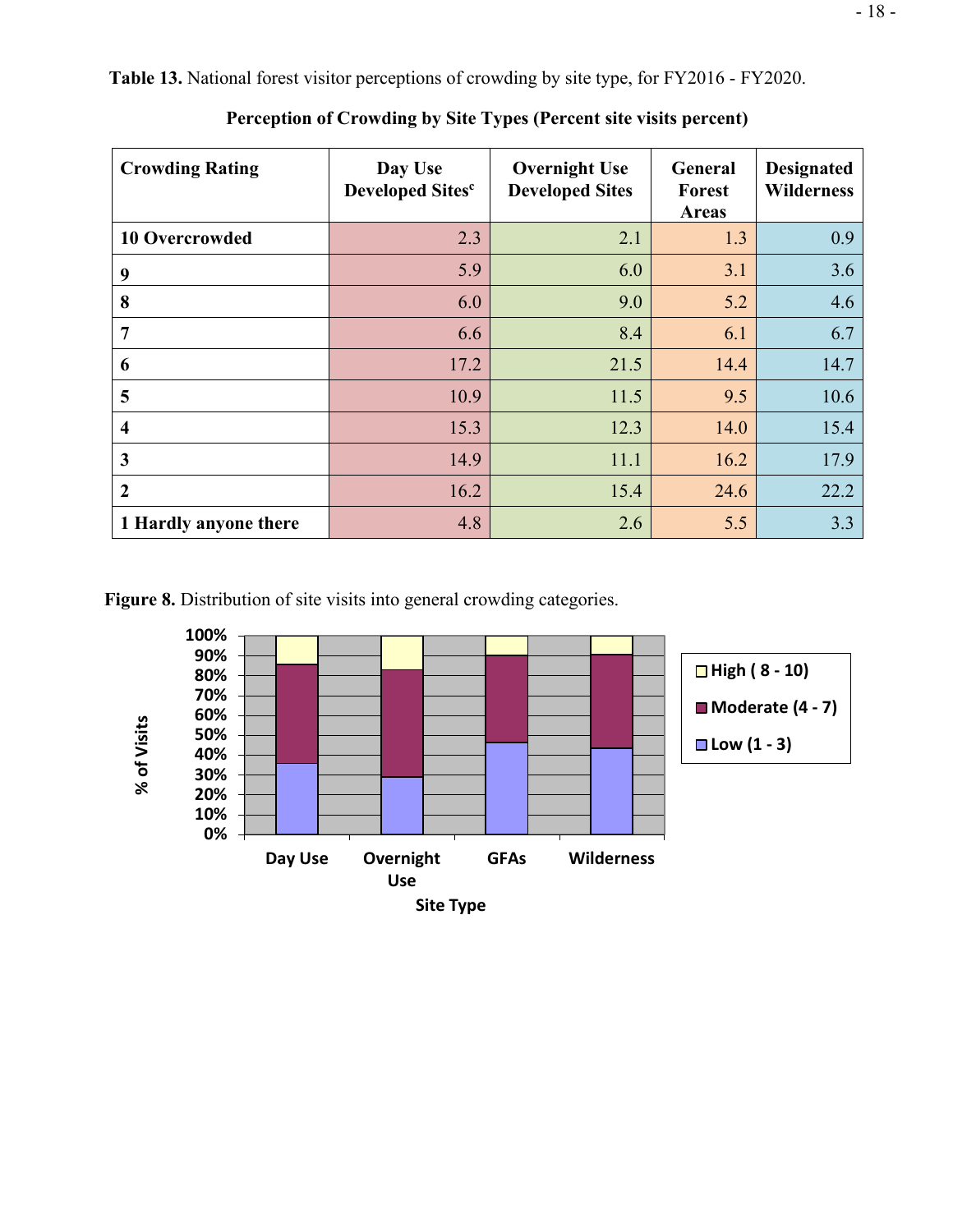#### <span id="page-25-0"></span>**Disabilities**

The Forest Service is committed to integrating accessibility considerations into its sustainable recreation planning so all people, including those with disabilities, can recreate. The accessibility of recreation facilities is an important part of this policy. About seven percent of national forest visits are made by people in groups where one or more group members have a disability (Table 14). For nearly 87 percent of these parties, the facilities they used were rated as accessible.

**Table 14.** Accessibility for national forest visits by persons with disabilities, for FY2016 - FY2020.

| <b>Item</b>                                                                | Percent |
|----------------------------------------------------------------------------|---------|
| Percent of visitors interviewed with group member having a disability      | 70      |
| Of this group, percent who said facilities at site visited were accessible | 86.5    |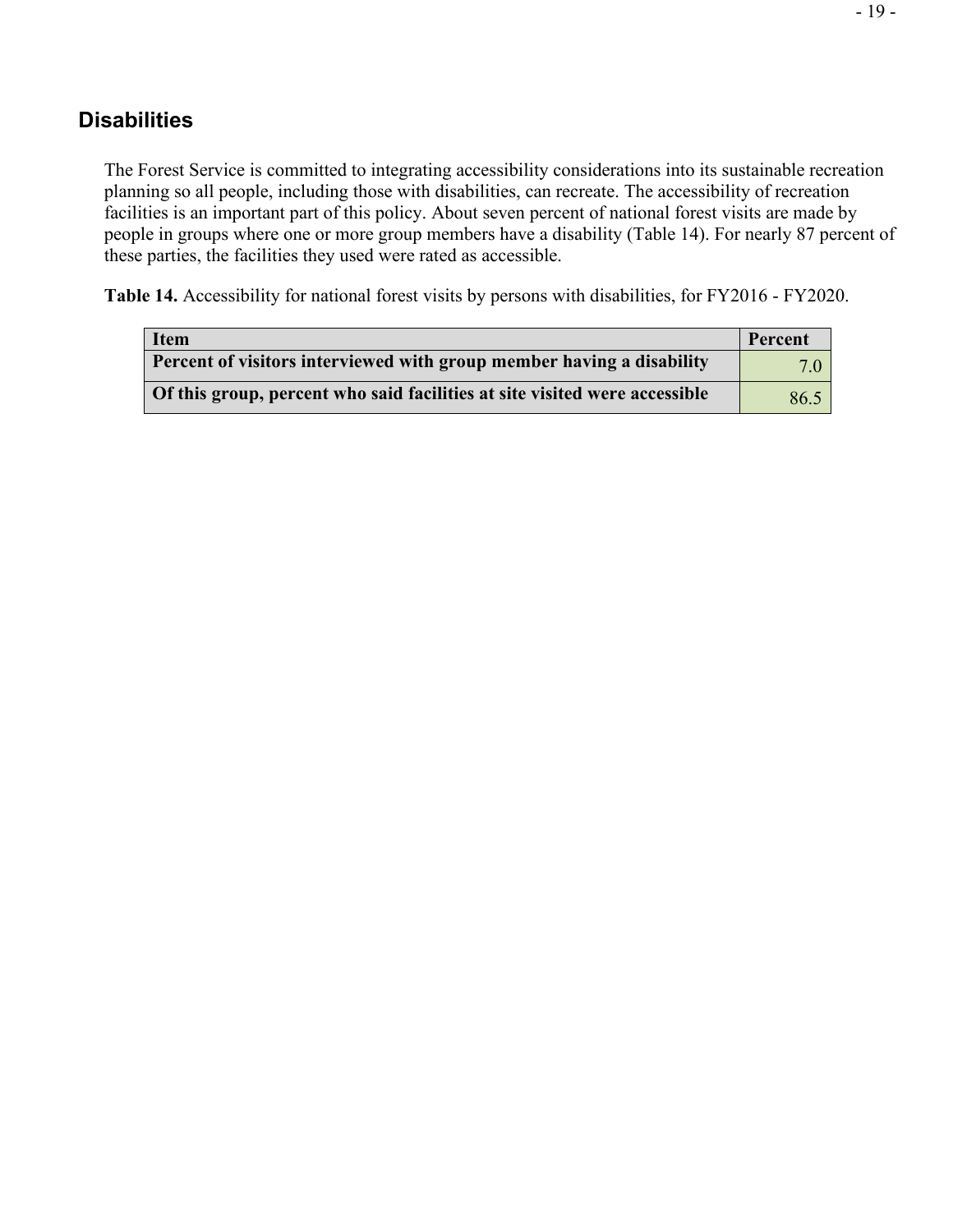#### **VISITOR SPENDING AND ECONOMICS**

#### <span id="page-26-1"></span><span id="page-26-0"></span>**Visitor Spending**

Visitors to national forests often spend money in nearby communities during the time they are on their recreation trips. These communities benefit directly from that spending. About 45 percent of visits to national forests are from residents of the local area who are on day trips. Few local residents stay overnight away from their home on or near the forests. About 13 percent of non-local residents make visits while on day trips away from home. More non-locals on overnight trips spend the night in facilities off the forest than on the forest. The national forest was not the primary reason for the trip away from home for about 7 percent of national forest visits.

Visitors spend money in towns that are near national forests for things like gasoline, food, lodging, and souvenirs. The spending segments differ markedly in the amount of money per party. In general, visitors who come from outside the local area spend more than do those who are from the local area. Those parties staying overnight off of national forest lands spend more than those who spend the night on the national forest. Those coming for the primary purpose of downhill skiing typically spend more per visit than for other types of recreation.

The most current economic data on visitor spending and resultant economic effects comes from FY2019. Economic data for 2020 is not yet available to accurately portray the contributions from visitors and their spending in 2020. The annual economic data, paired with forest service visitation and spending, depends on detailed, and ongoing, compilation and estimation of interindustry and institutional relationships in our national and local economies. The 2020 economic data will portray a recession, some recovery, and extraordinary economic circumstances relevant to the recreation related economies surrounding national forests and grasslands. Final analysis of the effects of the 168 million visits in FY2020 will be completed in early 2022 when the economic data is available.

Overall, in FY2019 recreating visitors spent over \$10 billion in areas around National Forest System lands (Table 15). Many downhill skiers are from outside the local area and are staying in off-forest lodging. As a result, downhill skiers account for around \$3.4 billion in local spending. Visitors for wildlife-related recreation spend least as a group, largely because roughly two-thirds of these visits are made by people on day trips away from home. As visitor spending ripples through the economy, further economic activity is created. In total, spending by visitors to national forests and grasslands contributes about \$12.5 billion to the US economy and sustains about 154,000 full-and part-time jobs. Greater spatial detail on the contribution of visitor spending to economic regions around individual National Forest units is available in the [Economic Contribution of Recreation: Website User Guide.](http://www.fs.fed.us/emc/economics/recreation-contributions/documents/RecreationContributionsWebsiteGuide20150205.pdf)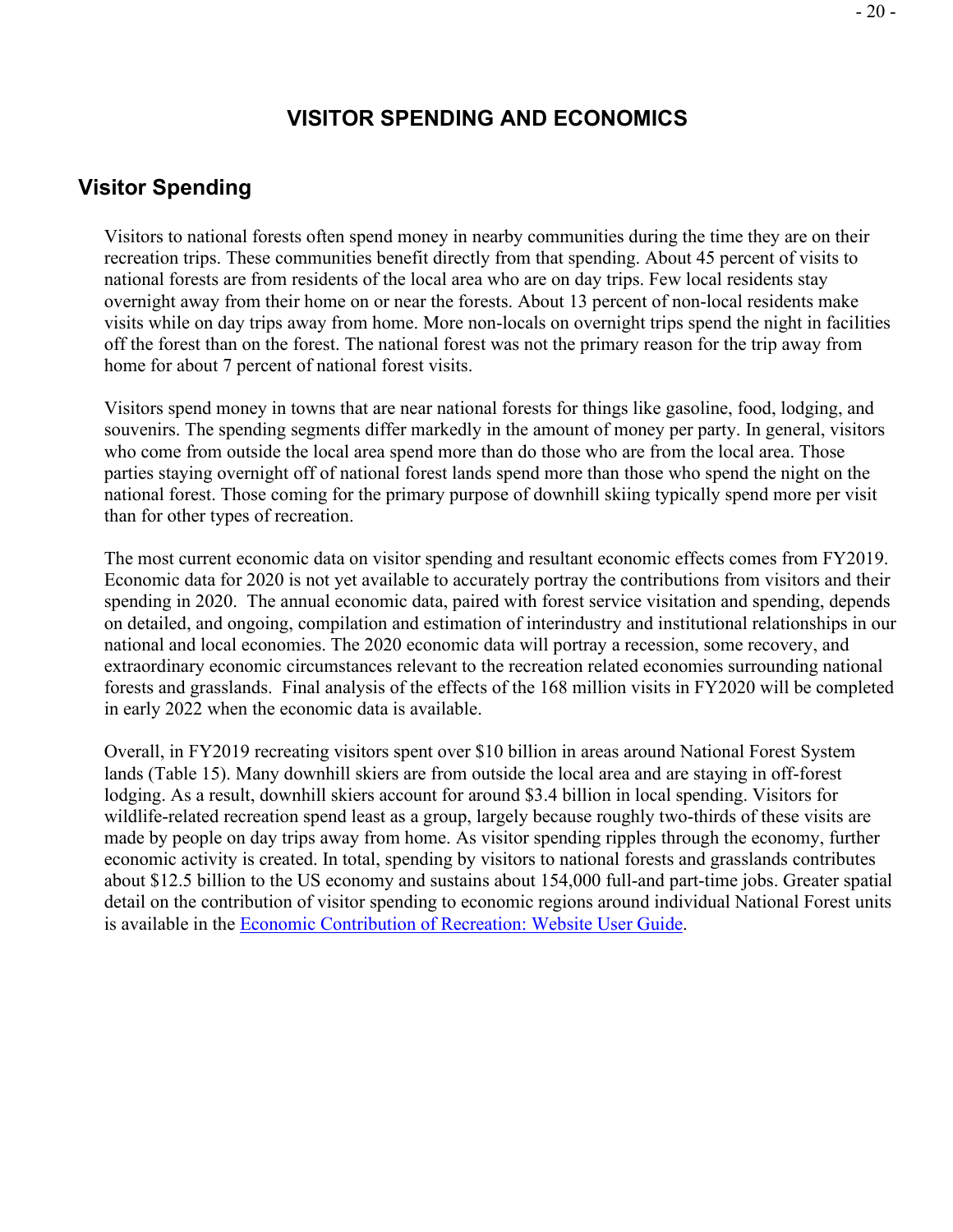|                        | <b>Downhill</b>      | Wildlife-             | Other                    | <b>TOTAL VISITS</b> |
|------------------------|----------------------|-----------------------|--------------------------|---------------------|
|                        | <b>Skiing Visits</b> | <b>Related Visits</b> | <b>Recreation Visits</b> |                     |
| <b>Millions of</b>     | 23.3                 | 16.8                  | 109.8                    | 150.0               |
| national forest        |                      |                       |                          |                     |
| <b>Visits</b>          |                      |                       |                          |                     |
| <b>Direct spending</b> | \$3,410              | \$1,120               | \$5,560                  | \$10,090            |
| in local               |                      |                       |                          |                     |
| economies,             |                      |                       |                          |                     |
| (millions of           |                      |                       |                          |                     |
| \$2019)                |                      |                       |                          |                     |
| <b>Total GDP</b>       | \$4,480              | \$1,270               | \$6,760                  | \$12,510            |
| contributions          |                      |                       |                          |                     |
| (millions of           |                      |                       |                          |                     |
| \$2019)                |                      |                       |                          |                     |
| Full- and part-        | 57                   | 15                    | 82                       | 154                 |
| time jobs              |                      |                       |                          |                     |
| sustained,             |                      |                       |                          |                     |

**Table 15.** Visitor spending and associated economic effects of recreation visits to national forest land, for FY2015 - FY2019.

About 38 percent of visits to national forests are made by people who are spending at least one night away from home (Table 16). For most of them, it includes at least one night spent within 50 miles of the forest they visited. Those spending the night within 50 miles of the forest stay an average of about 5 nights. For those spending one or more nights on or near the forest, about 40 percent stay in hotels or lodges off the forest. About 20 percent camp at developed campgrounds on the national forest; about 11 percent camp in undeveloped areas of the forest.

**(thousands)**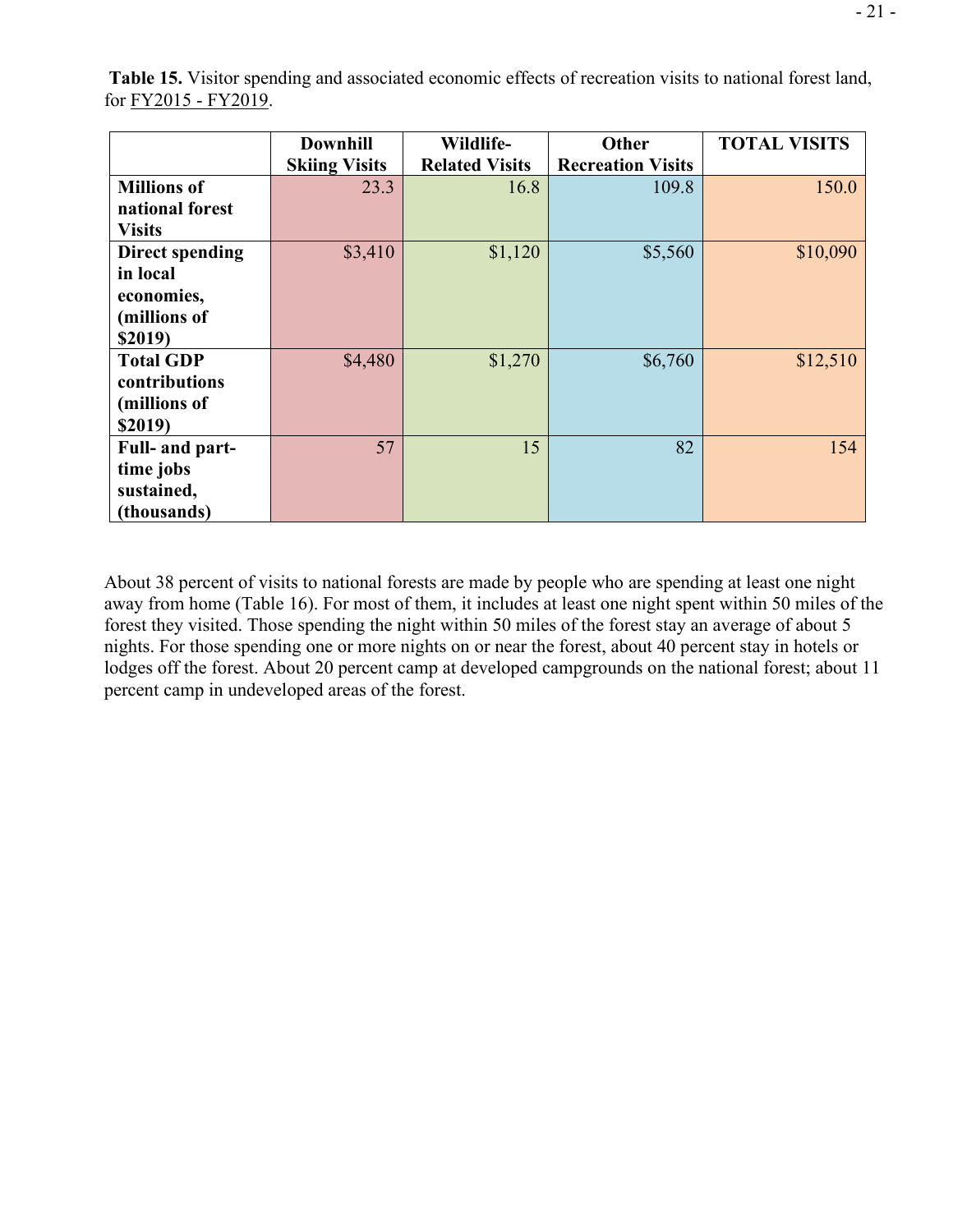**Table 16.** Visitor trip information, for FY2016 - FY2020.

| <b>Item</b>                                                                                                       | $\frac{0}{0}$  |
|-------------------------------------------------------------------------------------------------------------------|----------------|
| Percent of visits that occur on trips with an overnight stay away from<br>home                                    | 35.4           |
| Percent of visits that occur on trips with an overnight stay within 50<br>miles of the visited forest             | 32.6           |
| For overnight visits, average number of nights within 50 miles of the<br>forest                                   | 5.1            |
| For those staying overnight within 50 miles of the national<br>forest,<br>percent indicating each type of lodging | $\frac{0}{0}$  |
| NF campgrounds ON the national forest                                                                             | 20.3           |
| Camping in undeveloped areas of the national forest                                                               | 13.3           |
| Cabins, lodges, hotels or huts ON the national forest                                                             | 6.3            |
| Other public campgrounds (Park Service, BLM, State Park, other)                                                   | $\overline{4}$ |
| Private campgrounds NOT on the national forest                                                                    | 2.8            |
| Rented home, condo, cabin, lodge or hotel NOT on the NF                                                           | 34             |
| Private home of friend or relative                                                                                | 13.6           |
| Home, cabin, or condo owned by visitor                                                                            | 7.7            |
| Other                                                                                                             | 2.8            |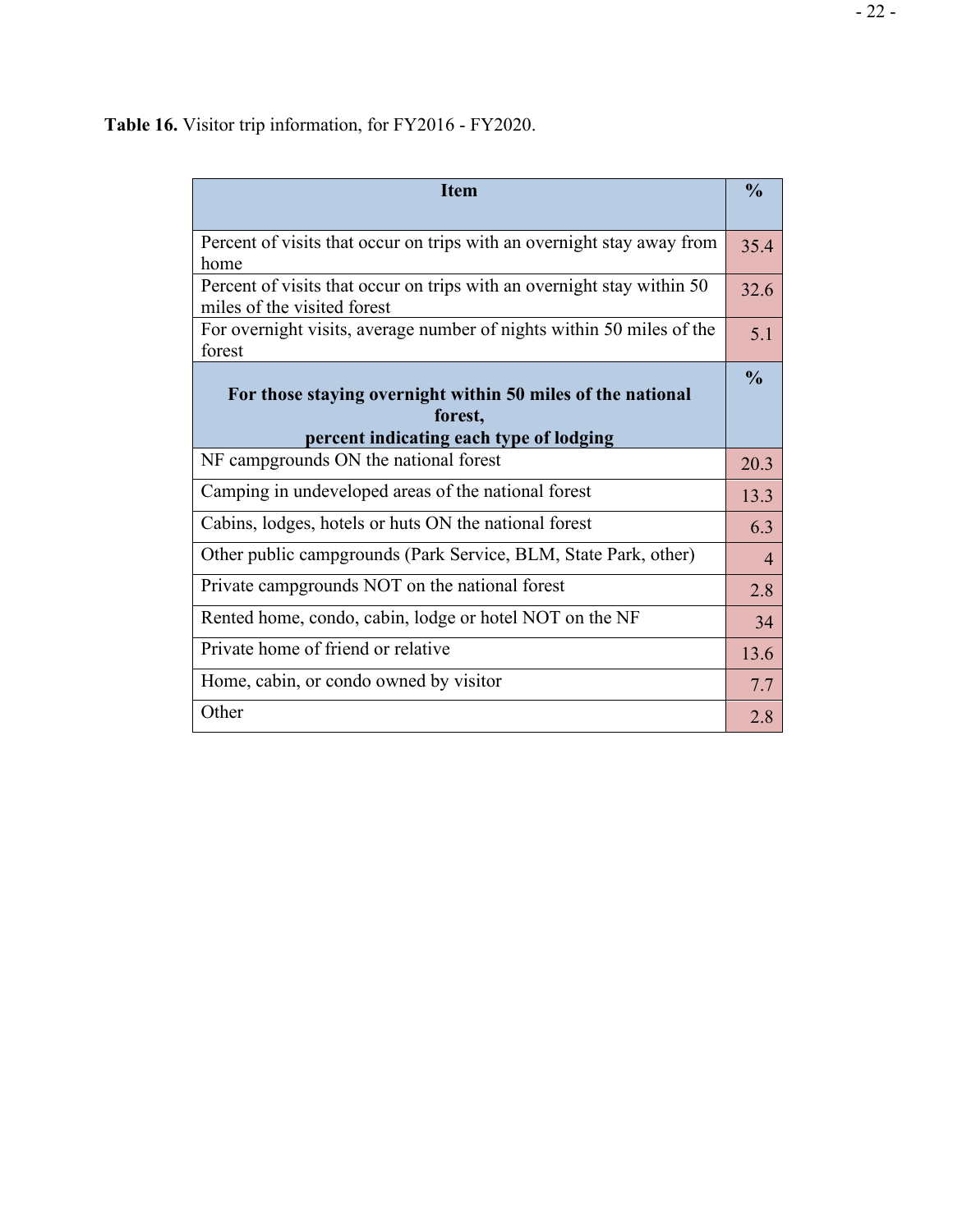## **Household Income**

<span id="page-29-0"></span>Visitors to national forests have a variety of household income levels (Figure 9). About seventeen percent of visits are made by individuals whose household income is over \$150,000 per year. A smaller percentage (8 percent) comes from people in households earning less than \$25,000 per year. Just under forty percent of all visits come from people in households earning between \$25,000 and \$75,000 per year.



**Figure 9.** Household income of national forest recreation visits, for FY2016 - FY2020.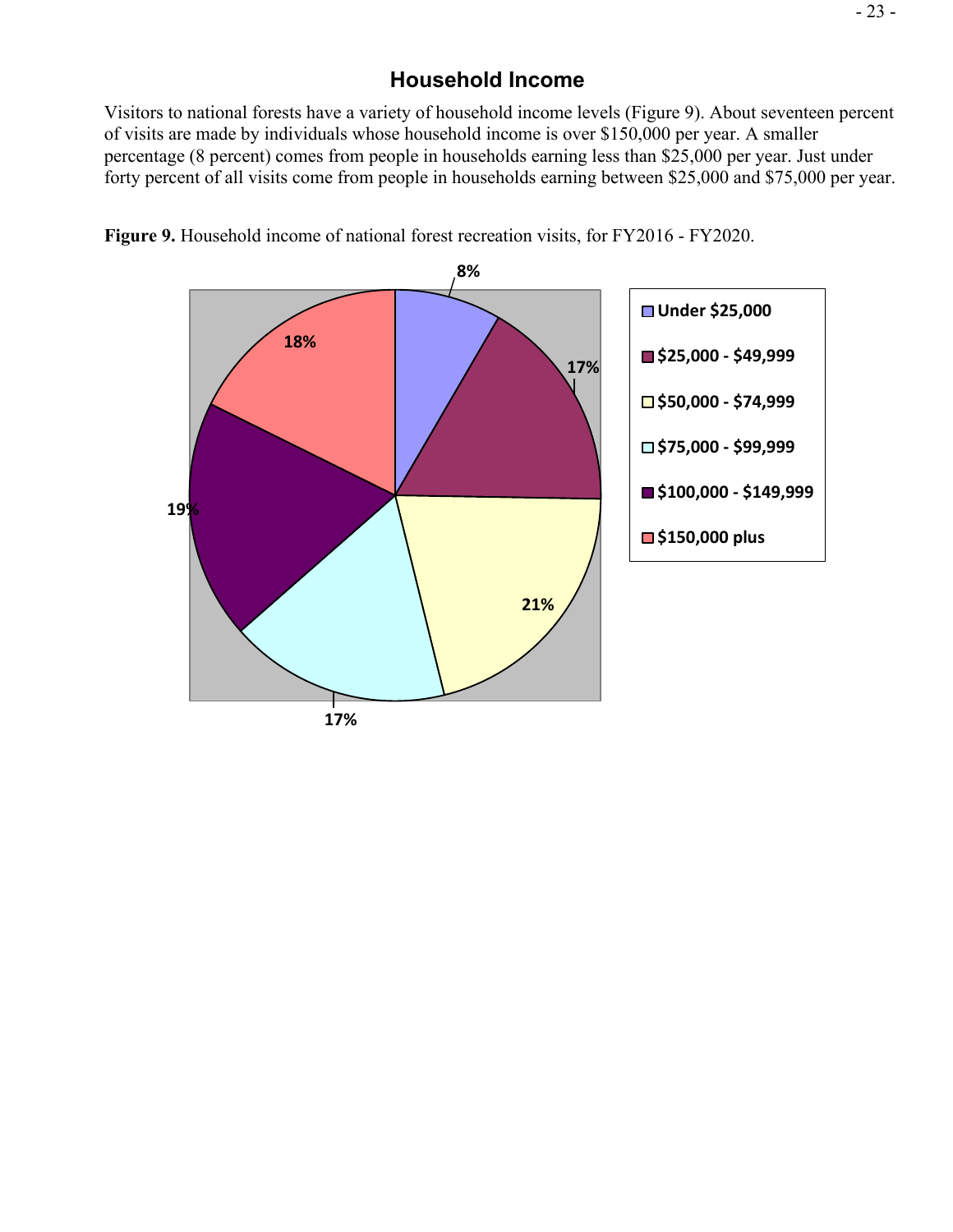#### **Substitute behavior**

<span id="page-30-0"></span>What other recreation options the visitor considers using provides information about the other outdoor recreation opportunities that are substitutes for the opportunities provided by the Agency. The question we asked was what people would do if the forest was not available for recreation for this visit. Over half (51 percent) indicate that their substitute behavior choice is activity driven – that is, their substitute is going elsewhere for same activity (Figure 10). About sixteen percent indicate they would come back later for the same activity. Less than 20 percent of visitors said they would have gone to work (2 percent) or stayed home (14 percent) instead of recreating. For those visitors, there appears to be no readily accessible substitute for the recreation opportunity provided by the agency. Visitors who said they would have gone somewhere else for recreation also indicated how far from their home this alternate destination was (Figure 11). The distribution of travel distances to alternative locations is very similar to the distribution of travel distances for national forest visits, which may indicate that a reasonable set of alternative destinations indeed exists for most visits.



**Figure 10.** Substitute behavior choices of national forest visitors, for FY2016 - FY2020.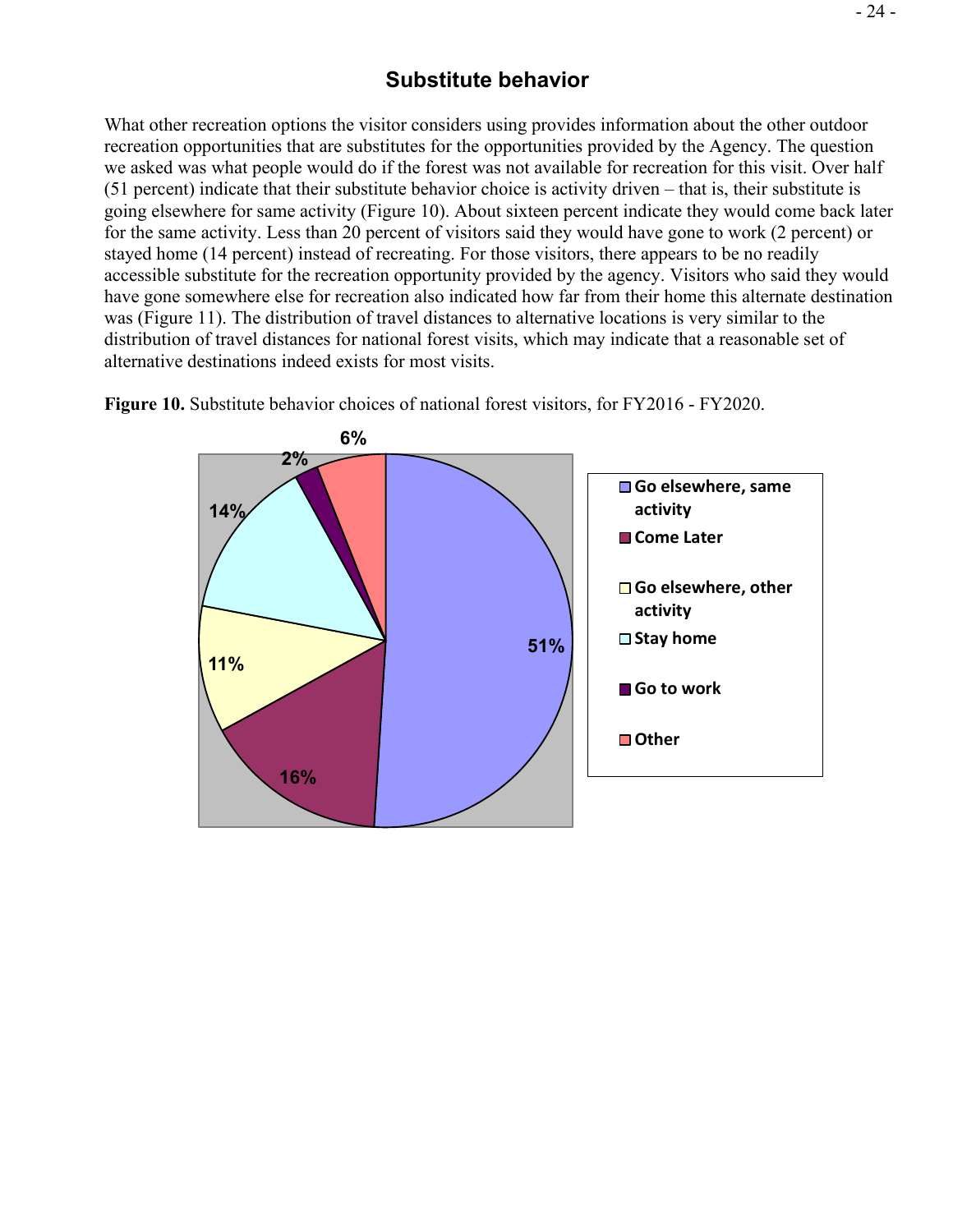

Figure 11. Reported distance visitors would travel to alternative recreation locations, for FY2013 – FY2017.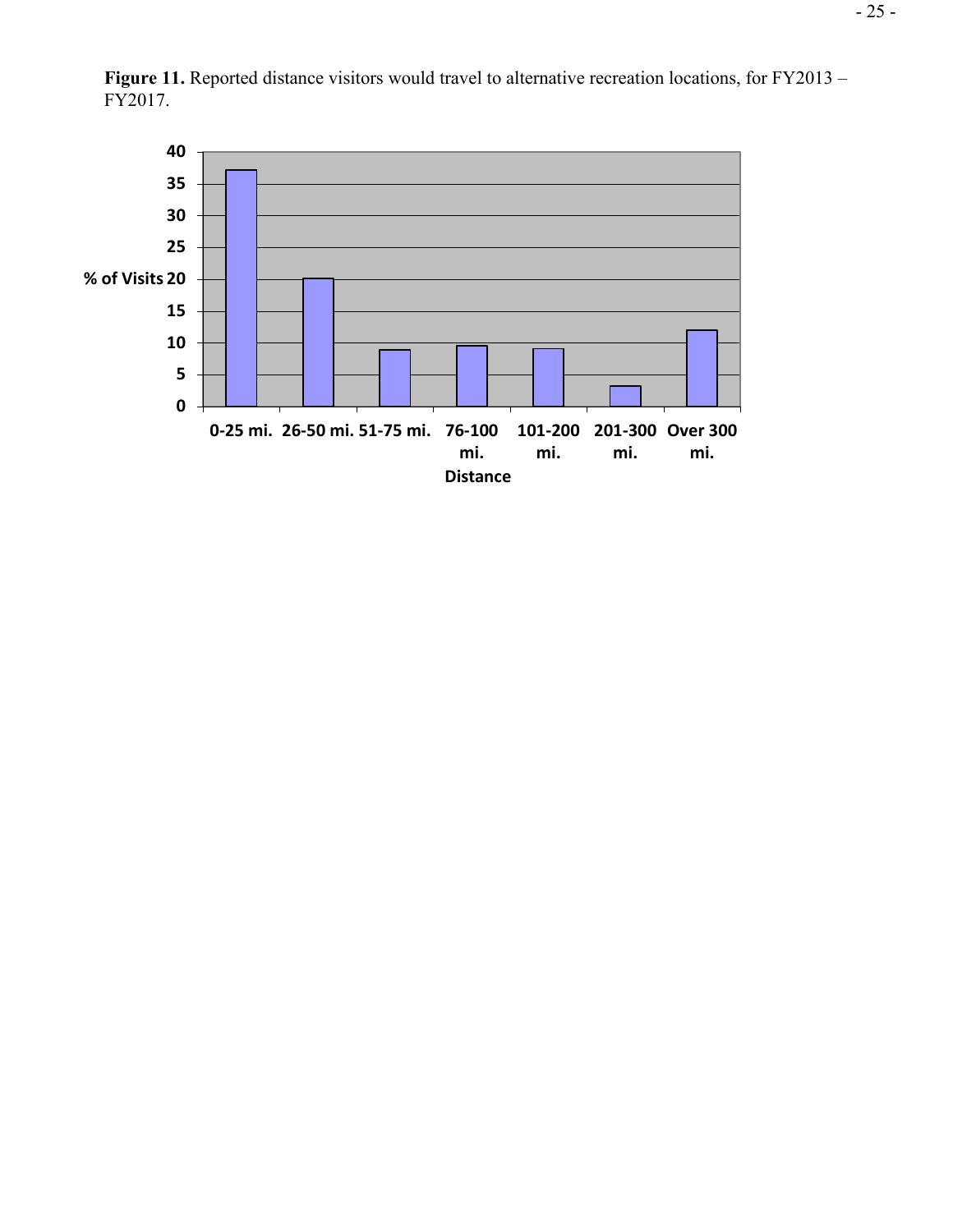# **Appendix A. Detailed Satisfaction Results**

<span id="page-32-0"></span>**Table A-1.** Satisfaction of national forest recreation visitors at developed day use sites, for FY2016 - FY2020.

| <b>ITEM</b>                               | <b>Very</b><br><b>Dissatisfied</b> | <b>Somewhat</b><br><b>Dissatisfied</b> | <b>Neither</b> | <b>Somewhat</b><br><b>Satisfied</b> | <b>Very</b><br><b>Satisfied</b> | Avg.<br><b>Rating</b> | Mean<br><b>Impor</b><br>tance |
|-------------------------------------------|------------------------------------|----------------------------------------|----------------|-------------------------------------|---------------------------------|-----------------------|-------------------------------|
| <b>Restroom</b><br>cleanliness            | 3.2                                | 4.8                                    | 9.6            | 24.6                                | 57.8                            | 4.3                   | 4.5                           |
| <b>Developed</b><br>facility<br>condition | 0.3                                | 1.4                                    | 5.4            | 20.8                                | 72.1                            | 4.6                   | 4.4                           |
| <b>Condition of</b><br>environment        | 0.2                                | 1.5                                    | 4.7            | 17.6                                | 76.0                            | 4.7                   | 4.8                           |
| <b>Employee</b><br>helpfulness            | 0.4                                | 0.9                                    | 4.2            | 11.9                                | 82.5                            | 4.8                   | 4.6                           |
| Interpretive<br>displays                  | 0.8                                | 3.3                                    | 13.4           | 21.3                                | 61.1                            | 4.4                   | 4.1                           |
| Parking<br>availability                   | 1.3                                | 4.6                                    | 7.5            | 17.2                                | 69.4                            | 4.5                   | 4.5                           |
| <b>Parking lot</b><br>condition           | 0.4                                | 2.1                                    | 7.3            | 20.1                                | 70.1                            | 4.6                   | 4.2                           |
| Rec. info.<br>availability                | 0.9                                | 3.8                                    | 10.0           | 23.4                                | 62.0                            | 4.4                   | 4.4                           |
| <b>Road condition</b>                     | 0.8                                | 3.0                                    | 8.0            | 24.4                                | 63.8                            | 4.5                   | 4.5                           |
| <b>Feeling of safety</b>                  | 0.2                                | 0.3                                    | 2.1            | 12.3                                | 85.1                            | 4.8                   | 4.7                           |
| <b>Scenery</b>                            | 0.2                                | 0.4                                    | 1.4            | 8.3                                 | 89.8                            | 4.9                   | 4.7                           |
| <b>Signage</b><br>adequacy                | 1.2                                | 2.6                                    | 7.7            | 20.4                                | 68.1                            | 4.5                   | 4.4                           |
| <b>Trail condition</b>                    | 0.4                                | 1.3                                    | 5.8            | 21.7                                | 70.8                            | 4.6                   | 4.6                           |
| <b>Value for fee</b><br>paid              | 0.8                                | 3.2                                    | 8.9            | 19.8                                | 67.3                            | 4.5                   | 4.6                           |

\*Scale is: Very Dissatisfied = 1 Dissatisfied = 2 Neither = 3 Satisfied = 4 Very Satisfied = 5 \*\* Scale is: 1 = Not Important 2 = Somewhat Important 3 = Moderately Important 4 = Important 5 = Very Important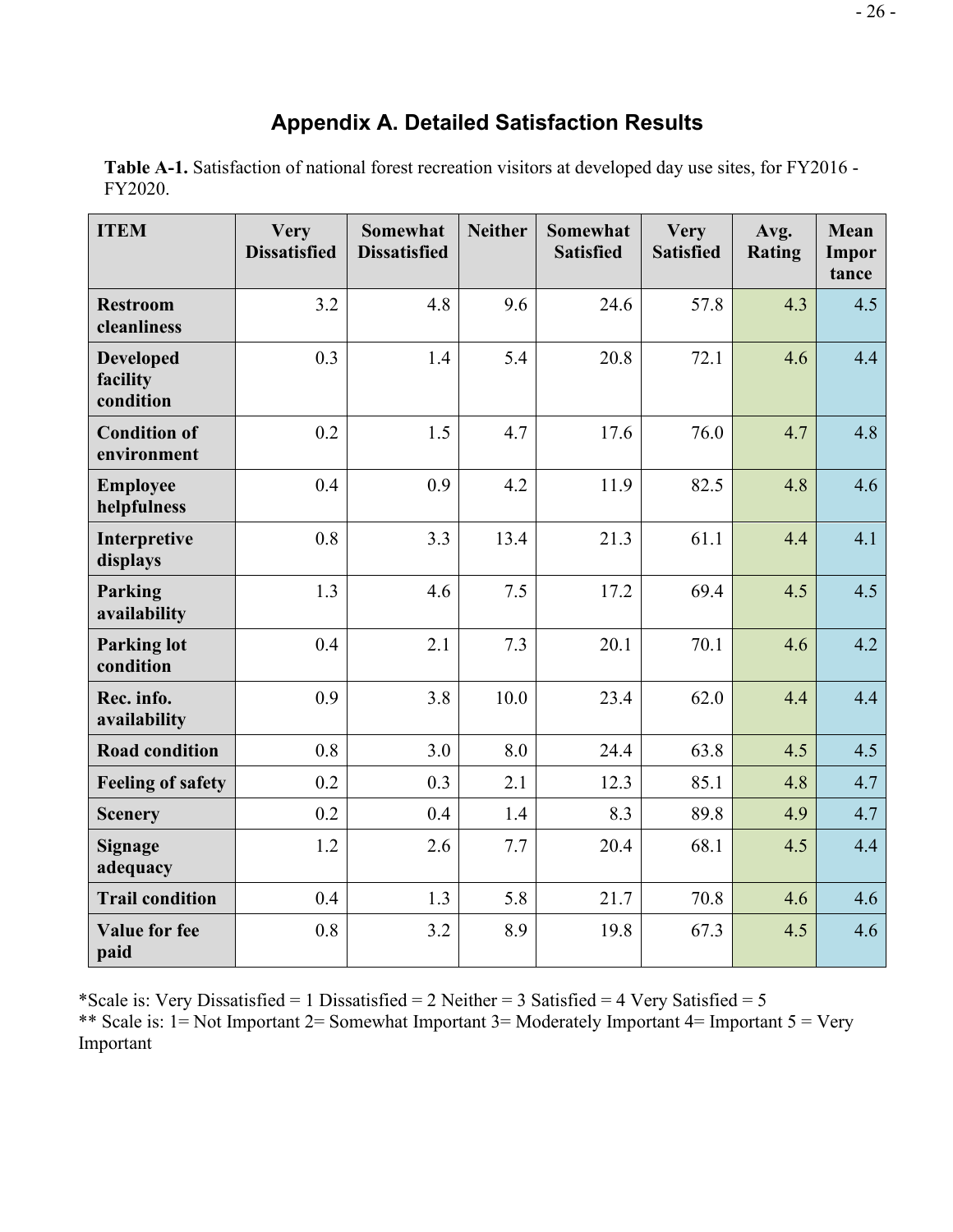| <b>ITEM</b>                               | <b>Very</b><br><b>Dissatisfied</b> | Somewhat<br><b>Dissatisfied</b> | <b>Neither</b> | Somewhat<br><b>Satisfied</b> | <b>Very</b><br><b>Satisfied</b> | Avg.<br><b>Rating</b> | Mean<br>Importance |
|-------------------------------------------|------------------------------------|---------------------------------|----------------|------------------------------|---------------------------------|-----------------------|--------------------|
| <b>Restroom</b><br>cleanliness            | 3.3                                | 4.3                             | 11.6           | 25.3                         | 55.6                            | 4.3                   | 4.6                |
| <b>Developed</b><br>facility<br>condition | 1.2                                | 1.6                             | 7.3            | 23.1                         | 66.7                            | 4.5                   | 4.4                |
| <b>Condition of</b><br>environment        | 0.3                                | 1.2                             | 3.5            | 19.1                         | 75.9                            | 4.7                   | 4.8                |
| <b>Employee</b><br>helpfulness            | 1.3                                | 1.1                             | 4.9            | 10.6                         | 82.0                            | 4.7                   | 4.6                |
| Interpretive<br>displays                  | 1.6                                | 4.1                             | 15.8           | 25.0                         | 53.5                            | 4.2                   | 4.1                |
| Parking<br>availability                   | 0.9                                | 2.4                             | 5.6            | 19.5                         | 71.7                            | 4.6                   | 4.4                |
| <b>Parking lot</b><br>condition           | 0.2                                | 1.3                             | 6.6            | 20.7                         | 71.2                            | 4.6                   | 4.1                |
| Rec. info.<br>availability                | 0.8                                | 5.8                             | 14.2           | 24.0                         | 55.2                            | 4.3                   | 4.4                |
| Road<br>condition                         | 1.6                                | 3.4                             | 8.7            | 24.3                         | 62.1                            | 4.4                   | 4.3                |
| <b>Feeling of</b><br>safety               | 0.4                                | 0.7                             | 2.0            | 12.3                         | 84.6                            | 4.8                   | 4.7                |
| <b>Scenery</b>                            | 0.1                                | 0.1                             | 2.8            | 11.4                         | 85.6                            | 4.8                   | 4.7                |
| <b>Signage</b><br>adequacy                | 1.1                                | 3.8                             | 9.2            | 22.4                         | 63.5                            | 4.4                   | 4.4                |
| <b>Trail</b><br>condition                 | 0.4                                | 1.3                             | 7.4            | 24.2                         | 66.7                            | 4.6                   | 4.5                |
| <b>Value for</b><br>fee paid              | 1.0                                | 5.0                             | 4.9            | 19.6                         | 69.5                            | 4.5                   | 4.6                |

**Table A-2.** Satisfaction of national forest recreation visitors at developed overnight sites, for FY2016 - FY2020.

\*Scale is: Very Dissatisfied = 1 Dissatisfied = 2 Neither = 3 Satisfied = 4 Very Satisfied = 5 \*\* Scale is: 1 = Not Important 2 = Somewhat Important 3 = Moderately Important 4 = Important 5 = Very Important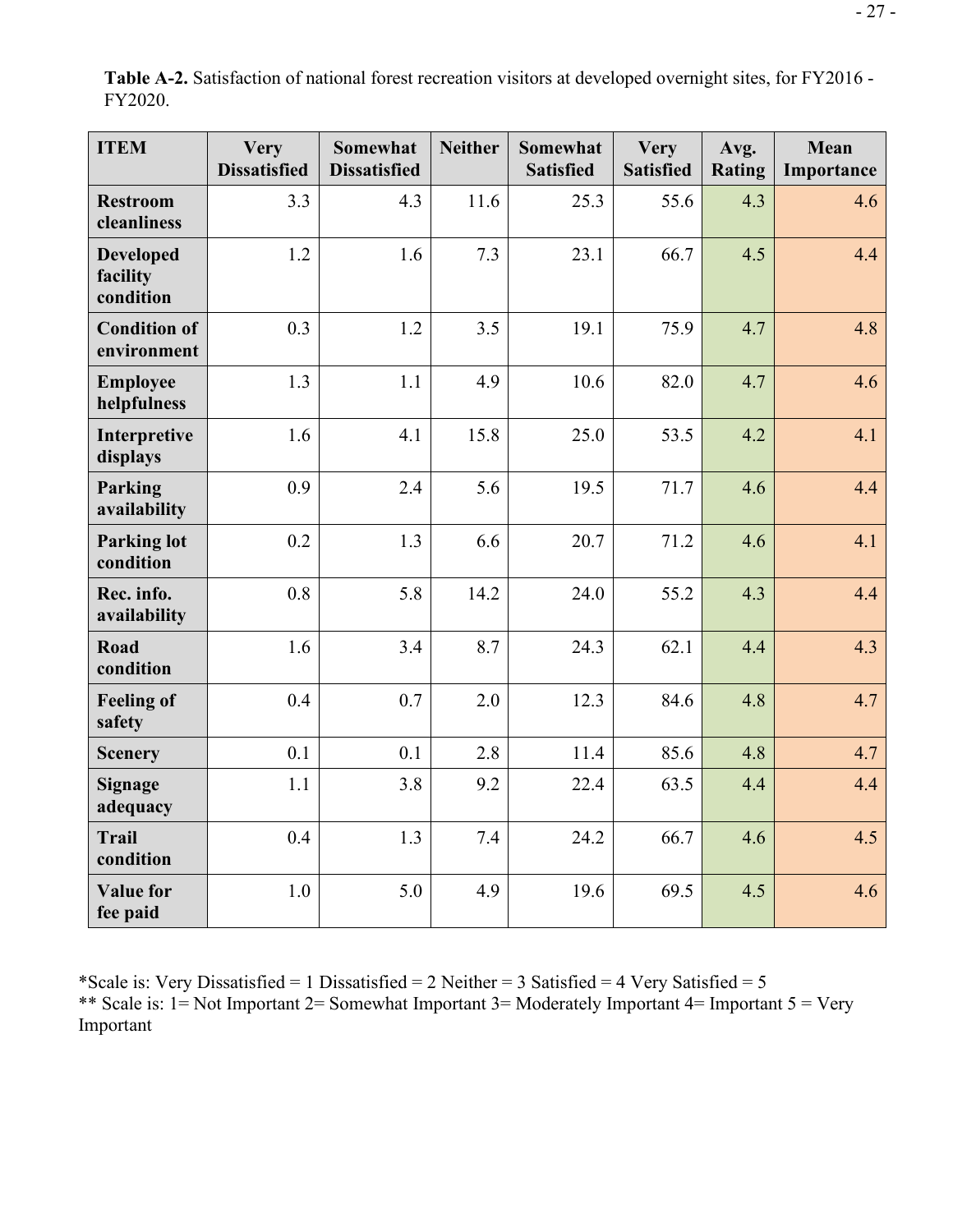| <b>ITEM</b>                                          | <b>Very</b><br><b>Dissatisfie</b><br>$\mathbf d$ | <b>Somewhat</b><br><b>Dissatisfie</b><br>$\mathbf d$ | <b>Neithe</b><br>r | Somewha<br>t Satisfied | <b>Very</b><br><b>Satisfied</b> | Avg.<br><b>Rating</b> | Mean<br>Importanc<br>e |
|------------------------------------------------------|--------------------------------------------------|------------------------------------------------------|--------------------|------------------------|---------------------------------|-----------------------|------------------------|
| <b>Restroom</b><br>cleanliness                       | 5.7                                              | 9.6                                                  | 12.5               | 23.6                   | 48.5                            | 4.0                   | 4.3                    |
| <b>Developed</b><br>facility<br>condition            | 0.8                                              | 2.2                                                  | 7.8                | 23.4                   | 65.9                            | 4.5                   | 4.2                    |
| <b>Condition</b><br><sub>of</sub><br>environme<br>nt | 0.7                                              | 2.3                                                  | 5.2                | 20.6                   | 71.3                            | 4.6                   | 4.8                    |
| <b>Employee</b><br>helpfulness                       | 0.8                                              | 1.6                                                  | 7.8                | 12.1                   | 77.7                            | 4.6                   | 4.4                    |
| Interpretiv<br>e displays                            | 2.1                                              | 5.0                                                  | 18.2               | 23.7                   | 50.9                            | 4.2                   | 4.0                    |
| Parking<br>availability                              | 1.7                                              | 4.9                                                  | 10.9               | 17.5                   | 65.1                            | 4.4                   | 4.2                    |
| <b>Parking lot</b><br>condition                      | 1.1                                              | 2.9                                                  | 8.9                | 20.7                   | 66.4                            | 4.5                   | 4.1                    |
| Rec. info.<br>availability                           | 1.9                                              | 4.9                                                  | 16.0               | 25.3                   | 52.0                            | 4.2                   | 4.2                    |
| Road<br>condition                                    | 3.6                                              | 6.9                                                  | 11.4               | 26.5                   | 51.6                            | 4.2                   | 4.3                    |
| <b>Feeling of</b><br>safety                          | 0.2                                              | 1.1                                                  | 3.1                | 12.5                   | 83.2                            | 4.8                   | 4.6                    |
| <b>Scenery</b>                                       | 0.2                                              | 0.8                                                  | 3.1                | 11.0                   | 84.9                            | 4.8                   | 4.7                    |
| <b>Signage</b><br>adequacy                           | 2.7                                              | 6.0                                                  | 13.0               | 22.3                   | 56.0                            | 4.2                   | 4.2                    |
| <b>Trail</b><br>condition                            | 0.9                                              | 2.7                                                  | 7.3                | 26.3                   | 62.7                            | 4.5                   | 4.5                    |
| <b>Value for</b><br>fee paid                         | 1.3                                              | 2.3                                                  | 8.3                | 15.1                   | 72.9                            | 4.6                   | 4.4                    |

**Table A-3.** Satisfaction of national forest recreation visitors in dispersed areas, for FY2016 - FY2020.

\*Scale is: Very Dissatisfied = 1 Dissatisfied = 2 Neither = 3 Satisfied = 4 Very Satisfied = 5 \*\* Scale is: 1= Not Important 2= Somewhat Important 3= Moderately Important 4= Important 5 = Very Important